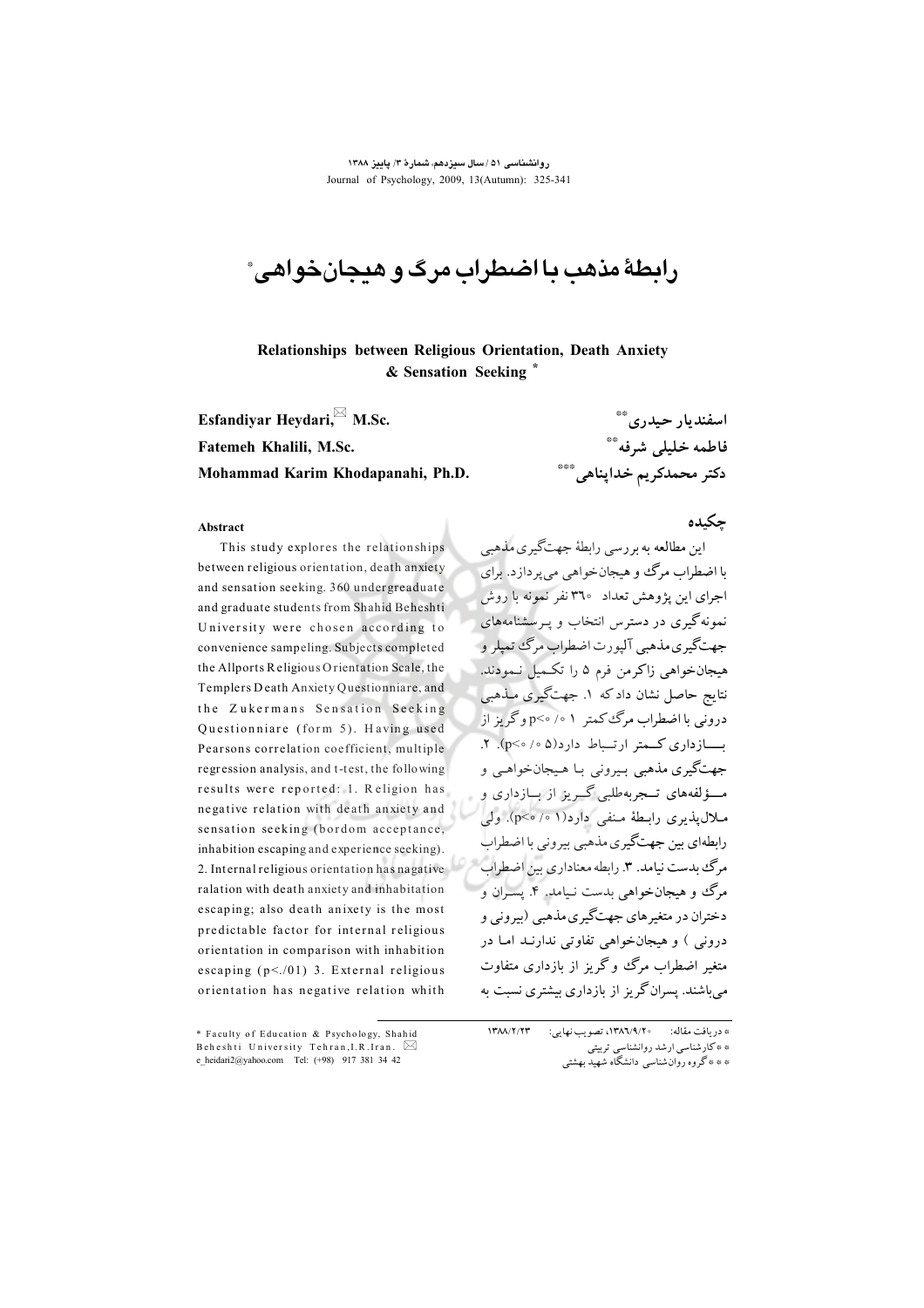sensation seeking and experience seeking, inhabition escaping and bordom acceptance  $(p<0.01)$ . Moreover, inhabition escaping is the most predictable factor among the other factors. However, no relation between external religious orientation and death anxiety was obtained, 4. No meaningful relation between death anxiety and sensation seeking was obtained, 5. There were no differences between boys and girls in terms of religious orientatiion, (exernal and internal) and sensation seeking, but there are gender differences in death anxiety and inhabition escaping: Boys have more inhabition escaping than girls, while girls have more death anxiety thand boys, 6. The graduate students have more internal religious orientatiion than undergraduate students  $(p<.05)$  and also have less sensation seeking  $(p<0.01)$ .

Keywords: internal religious orientation, external religious orientation, death anxiety, sensation seeking.

دختران دارند ولي در متغیر اضطراب مرگ دختران اضطراب مرگ بالاتری نسبت به پسران داشتند. ٦. دانشجویان کارشناسی ارشد نسبت به دانشجویان کــارشناسی از ســطح هــیجانخواهـی کـمتری (p<۰/0) برخوردار بودند. تفاوت این دوگروه در جهتگیری مذهبی و اضطراب مرگ معنادار نمي باشد. بنابراين: جهتگيري مذهبي دروني منجر ىەكاھش اضطراب مىرگ و جىھتگيرى بىيرونى منجر بهکاهش هیجانخواهی میگردد. جهتگیری مذهبي و هيجانخواهي تحت تـاثير جـنس قـرار ندارد.گریز از بازداری بیشتر در پسران می توانـد مبنای ژنتیک داشته باشد. بیشتر بـودن اضـطراب مرگ در دخترها مي تواند به دليل نـااسـتواري و تحریک پذیری عاطفی و واقعی عمل کـردن در سان احساسات و اضطراب ها باشد. جـهت گیری مذهبی و اضطراب مرگ تنحت تأثیر دورههای تحصیلی قرار نمیگیرد چون جهتگیری مـذهبی يك ســــازة شــــخصيتي شكــل يــافته است. هیجانخواهی همراه با افزایش سن کاهش م<u>ی ی</u>ابد و تحت تأثیر دورهٔ تحصیلی نیست.

کليد واژهها: جهتگيري مذهبي درونبي، جهتگیری مذهبی بیبرونی، اضطراب میگ ، هيجانخواهي

 $\circ$ 

**م** مقدمه

ویکتور فرانکل<sup>٬</sup> (به نقل از مــحمدپور، ۱۳۸۵) مـیگوید: «مــاورای غــرایــز و ژن&ـای «خودخواهی» ماورای شرطی سازی کلاسیک و عامل و ماورای حاکمیت زیست شناختی چیز خاصی وجود دارد شخصي پگانه و انساني بي همتا». اين انسان بي همتا براي اتصال به معشوق جاودان نيازمند به ريسماني محكم به نام مذهب است. «مذهب» به خودي خود همچون يك انگيزهٔ بنیادی در زندگی فرد باایمان اهمت دارد (قربانی و همکاران، °°۲۰). مذهب یک شبکهٔ معنادار را براي فرد با ايمان تأمين ميكندكه در بطن آن، همهٔ زندگي فهميده مي شود (هر يك،  $(19A)$ 

 $\circ$ 

روان تحلیل گران و روان شناسانی همچون فروید، بونگی الیس، فرام، جیمز ومازلو در آثار خو د

ثروب كاهلوم انساني ومطالعات فريخي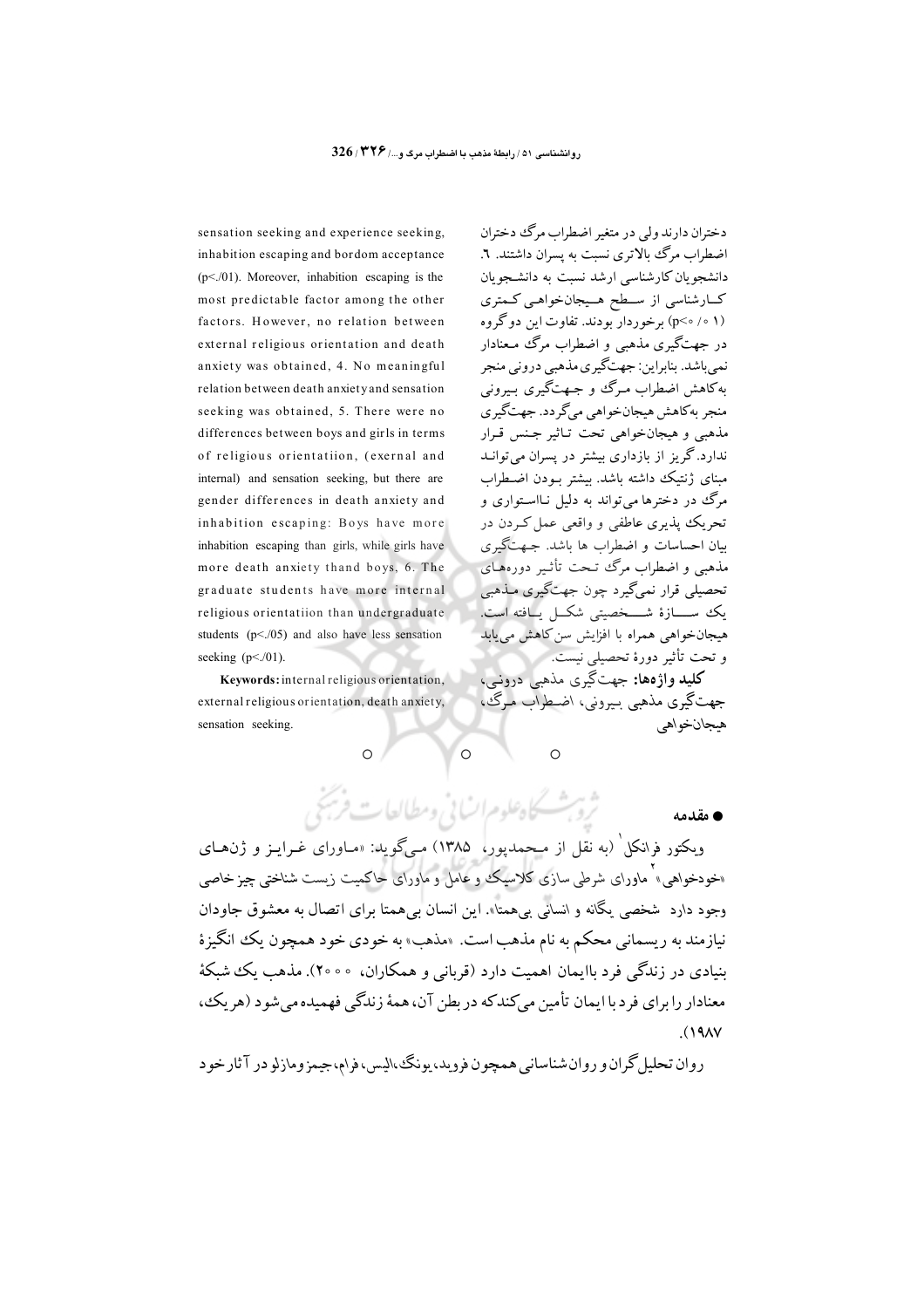به مذهب توجه ویژهای داشتهاند. تحقیقات فراوانی نیز در مورد مـذهب و ارتـباط آن بـا موضوعاتی مانند: «میزان تنیدگی» (مختاری، اللهپاری، و رسـول زاده طـباطبایی، ۱۳۸۰)، «اضطراب» و «حرمت خود» (بهرامي احسان، ١٣٨١). «شادزيستي» (عليپور، ١٣٨۴). «شخصيت» (خداپناهی و خوانینزاده، ۱۳۷۹) انجام پذیرفته است. اما آنچه جالب توجه و با اهمیت به نظر ميآيد عدم وجود تحقيقاتي در مورد رابـطهٔ «جـهتگيري مـذهبي» بـا «اضـطراب مـرگ، و «هیجانخواهی» در ایران می باشد. منابع خارجی نیز عمدتاً به بررسی رابطهٔ مذهب و اضطراب مرگ با توجه به اديان مسيحي (كاتوليك، پر و تستان و ارتدكس) پهودي و بو ديسم پر داختهاند (روکاس، ۵ ° ۲۰؛ هانتلی و پیترز، ۵ ° ۲۰؛ دوریز، سویتز و بایر، ۴ ° ° ۲؛ ساروقلو، دلیپر و درنل، ۰۴ م ۲۰) و آنچه در این میان مورد غفلت واقع شده،سنجش رابطهٔاین متغیرها در جوامع مسلمان مے باشد.

دیدگاه آلپورت ً دربارهٔ جهتگیری درونی و بیرونی به مذهب تأثیر ماندنی و قوی بـر روان شناسی مذهب گذاشته است. آلپورت اصطلاح «درونگرایی مذهبی» را برای تعریف کردن و متمایز کردن افرادی به کار می برد که حقیقتاً و خالصانه تسلیم نوعی عقیده و ایمان به چیزی می باشند.شخص درونی بامذهبش زندگی میکند تعصب کمتری دارد از آموزش های مذهبی برای آگاهی از تعامل های روزمره خود با دیگران استفاده میکندهمنوعانش رادوست دارد و طرد و تحقير و منتگذاري ديگران نزد او جايبي ندارد. برونگرايبي مذهبي در واقع مذهب افرادي را نشان مي دهدكه از ايمان و عقيدهٔ مذهبي شان براي رفع نيازها و منافع شخصي شان استفاده میکنند. در واقع مذهب وسیلهای برای اهداف خودخواهانه آنها میباشد. شخص بیرونی متعصب است و از مذهب برای امنیت راحتی بدست آوردن موقعیت و حمایت اجتماعی استفاده میکند (دوناهیو ٌ، ۱۹۸۵؛ به نقل از حیدری و خلیلی، ۱۳۸۵؛ هریک، ۱۹۸۷).

کی پر کگارد <sup>۹</sup>(به نقل از محمدپور، ۱۳۸۵) معتقداست هنگامی که روح جاویدان به مخاطره می افتد انتخاب به شکل سر نو شت سازی شیوه آغازگری را تعیین می کند .انتخاب راهی برای پایاندادن به دلهره و اضطراب یا آشوب درونی است. در بحران وجودی تنها پناهگاه ایمن «دین» است. در این پناهگاه شخص می تواند با نامیرا (لایزال) ارتباط بر قرار کند.

می ٔ (به نقل از محمدیور، ۱۳۸۵) معتقداست خاستگاه اضطراب نیاز شخص برای بقاء حفظ خو د و شجاعت بو دناست.تيليش `` (١٣٦٦) نيز سه شكل اضطراب را ذ كر مي كندكه بر اساس آن سه نوع نیستی «خود وجودی» یا «اضطراب مرگ» <sup>۵</sup>۰ «خود معنوی» یا «اضطراب بیٖمعنایی» *و* «خود اخلاقی» با «اضطراب محکومت» انسان را تهدید می کند.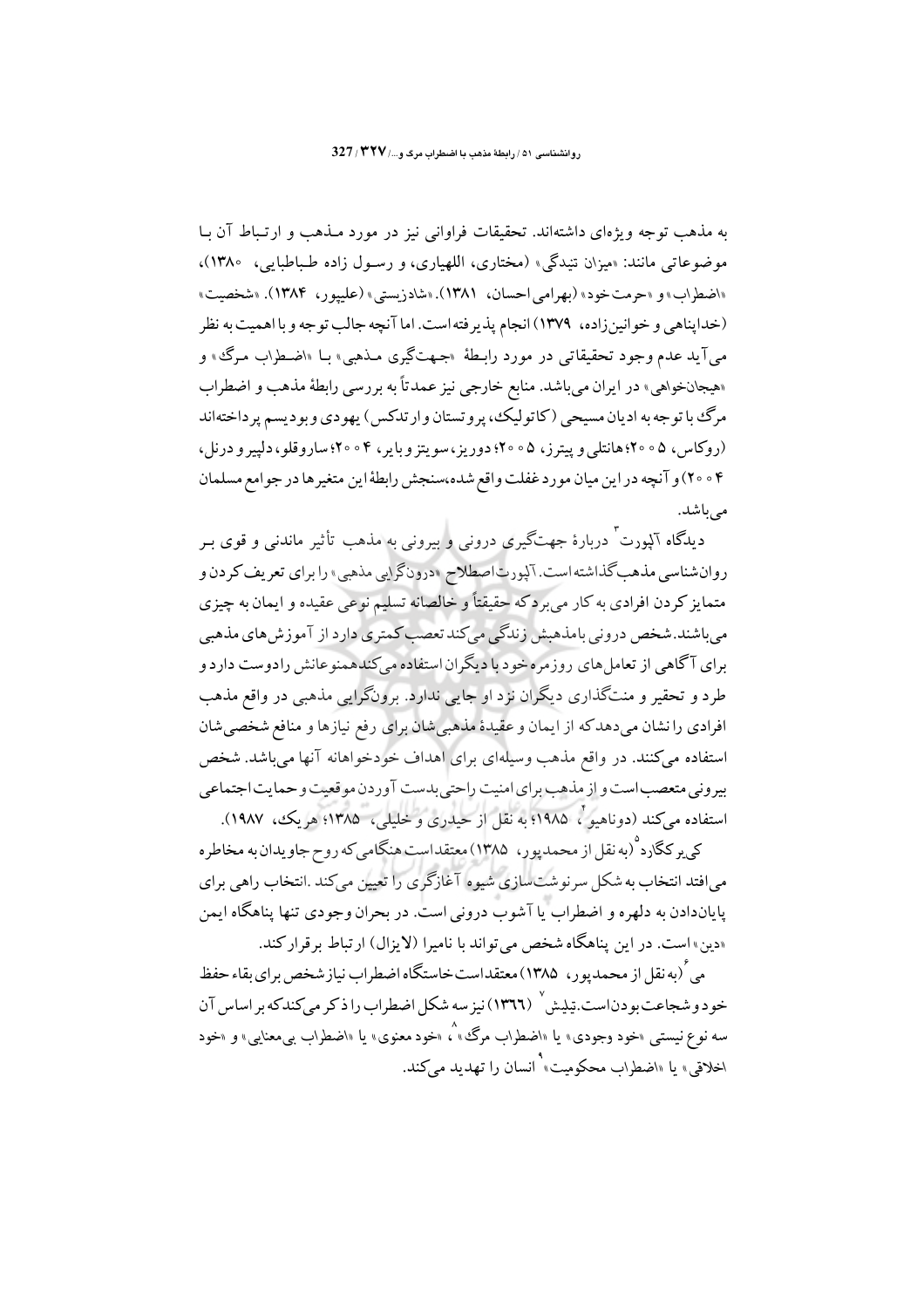اضطراب مرگ را می توان به عنوان سطح اضطرابی تعریف نمودکه فرد هنگام اندیشیدن در مورد مرگ با آن روبرو مي شود.

متغیر دیگری کـه در ایـن پـژوهش بـه آن پـرداخـته مـی شود «هـیجانخواهـی» <sup>۱۰</sup> است. هيجانخواهي عبارت است نيازبه هيجانات و تجارب متغير جديد و پيچيده و ميل به اكتساب خطرات جسمی و اجتماعی برای این چنین تجربهای. هیجانخواهی بـه عـنوان یک سـازه شخصيتي تلقى مى شود (زاكرمن، ١٩٧٩؛ به نقل از واگنر، ١٥٥١ و بشارت ١٣٨٥).

روشن شده است که در افراد دارای جهتگیری مذهبی درونی شخصیت با مذهب یکی مرغود (مختاری و همکاران، ۱۳۸۰). و جون هیجانخواهی نیز باشخصیت عجیز است لذا ار تباط جهت گيري مذهبي باهيجان خواهي قابل توجيه مي باشد. فر دِ زياد هيجان طلب تحريك بیرونی دائمی مغز را ترجیح میدهد، از کارهای عادی خسته می شود و مرتباً در جستجوی راهنمایی برای افزایش برپایی از طریق تجربههای هیجانانگیزاست. فروکمهیجان طلب به طور مداوم تحريك مغزى كمترى را ترجيح مىدهد و كارهاى عادى را نسبتاً خوب تحمل مىكند  $(1411)$ 

تحقیقات و پنک و اسکات (۵۰۵۵)، آردلت (۳۰۵۲)، دوف، پاتکوسینین و کلیماک (۲۰۵۲)، بهرامی احسان (۱۳۸۱)، پیرشک و همکاران (۱۳۸۰)، مختاری و همکاران (۱۳۸۰)، گلهدار و ساکي ( ۱۳۸۰)،پارٽ،کهن و هرب ( ۱۹۹۰)نشان دهندۀ رابطه معنادار منفي ٻين جهتڱيري مذهبي و «اضطراب مرگ» می باشد. بعنی هرچه میزان درونی بو دن مذهب بیشتر باشد از مقدار اضطراب مرگ کاسته می شود. افراد دارای جهتگیری مذهبی بیرونی اضطراب بیشتر و افراد دارای جهتگیری مذهبی درونی اضطراب کمتری دارند. مطالبهاست

آردلت (۳ ه ۲۰) معتقداست: تنها یک جهتگیری مذهبی درونی میتواند معنا و مفهوم متعالی از مرگ و زندگی را خلق کند. در حقیقت بسیاری از مطالعات نشان می دهد که هـمبستگی مـنفی بـین ۔<br>جهت گیری مذهبی درونی و اضطراب مرگ<sup>ی</sup> وجود دارد. دلیل آن ممکن است این اعتقاد ماشد که این افراد یاداش رفتارهای مذهبی شان را پس از مرگ دریافت خواهند کرد.

تحقیقات در مورد رابطهٔ مذهب و دینداری با هیجان خواهی نشاندهندهٔ همبستگی منفی بین این دو بوده است. تحقیق روکاس (۵۰۵۵) روی دانشجویان یهودی بررسی های فراتحلیلی سادوقلو و همکاران (۴ ۰ ۲۰) روی نمو نهٔ بزرگی از ۱۵کشو ریاادیان مختلف(به جز اسلام)از سال ۱۹۹۵ تا ۴ ۰ ۲۰ تحقیقات مومسهاو همکاران (۱۹۹۹)، زاکرمن و نب ( ۱۹۸۰) بیان مر نماید که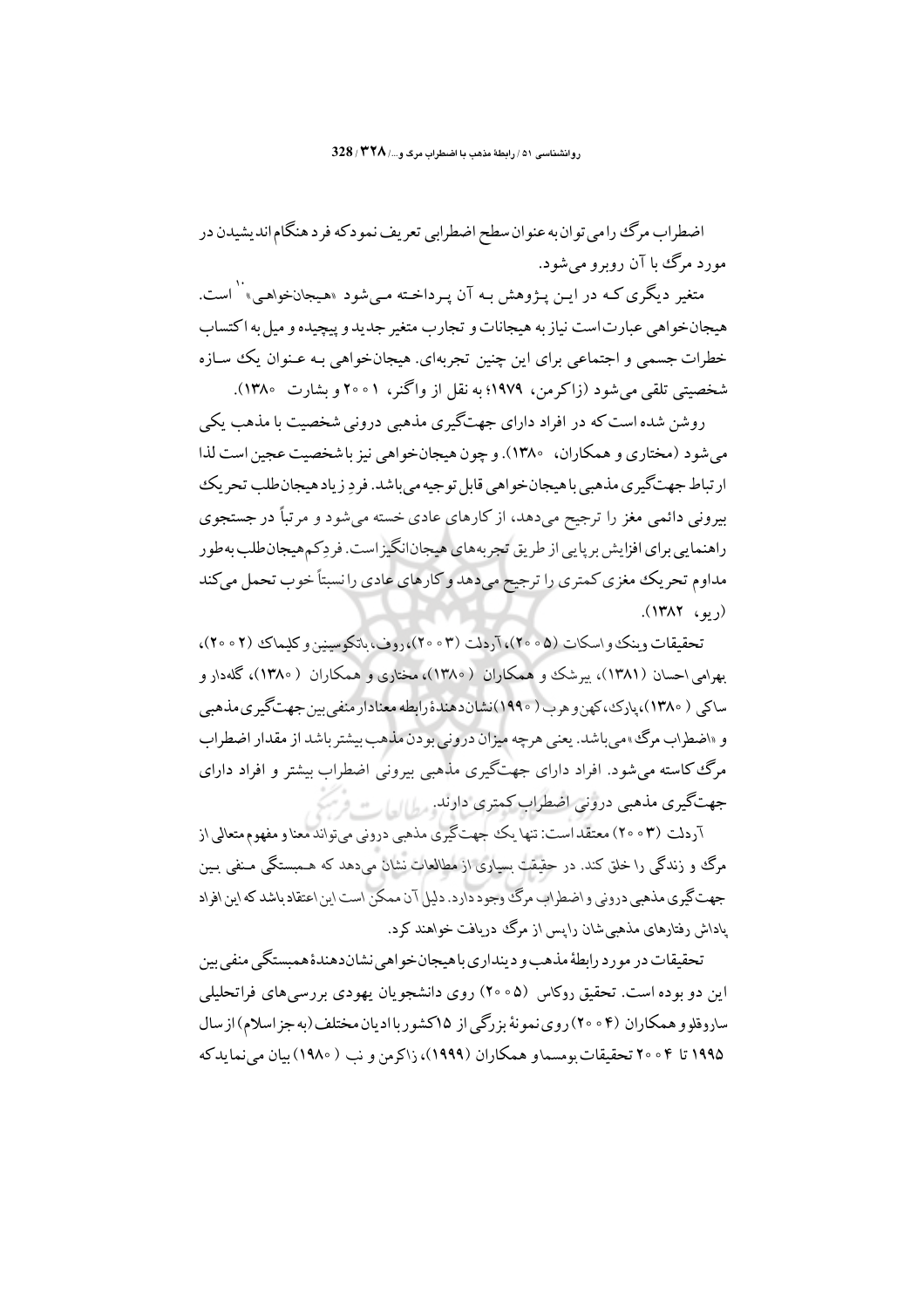تفاوت های افراد در زمینه مسائل مذهبی با تفاوت های آنها در زمینه های شخصیتی به خصوص در هیجانخواهی مرتبط می باشد . آزمودنی هایی با تربیت مذهبی افرادی که اخیر اً مذهبی شدهاند و آنهایی که در فعالیتهای کلیسا شرکت میکردند نمرات پایین تری در پرسشنامهٔ هیجانخواهی داشتند. نتایج تحقیقات واگنر (۱ ۰ ۲۰)،گونارا سووتیر (۱ ۰ ۲۰).به نقل از صفاری، ۱۳۸۵) و حسنوند (۱۳۸۲) در مو رد رابطهٔ هیجان خو اهی و اضطراب به طور متناقض گزارش شده است.بدین مفهومکه دربعضی از تحقیقات همبستگی معنادار و دربعضی دیگر عدم همبستگی بین این دو متغیر اعلام شده است. با توجه به مباحث فوق می توان گفت شناخت نسبت به نوع ار تباط بين جهتگيري مذهبي و اضطراب مرگ و هيجان خواهي در جامعهٔ ايران حائز اهميت است. در واقع می توان چنین استنباط کرد ارزش ها اصول اخلاقی اعتقادات مراسم عبادی و هیجانها در یک کل هماهنگ توسط مذهب به وحدت می رسند. بنابراین تعیین رابطه این ۳ متغیر در پژوهش حاضر مورد بررسی قرارگرفتهاست. با توجه به تحقیقات پیشین این پژوهش در یی یافتن این مطالب است که:

– جهتگيري مذهبي دانشجويان يا اضطراب مرگ و هيجانخواهي آنها چه ارتباطي دارد؟ – آيا بين اضطراب مرگ و هيجانخواهي رابطهاي وجود دارد؟

– آ ما تفاوتی بین دانشجویان دختر و پسر از نظر جهتگیری مذهبی اضطراب مرگ وو هیجانخواهی وجود دارد؟

–آیا تفاوتی بین دانشجویان کارشناسی وگارشناسی ارشد از نظر جهت گیری مذهبی اضطراب مرگ و هيجانخواهي وجود دارد؟

ثروبث كحاه علوم انساني ومطالعات فريخي

# • روش

0 جامعه آماری این پژوهش عبارت است از کلیه دانشجو پان کارشناسی و کارشناسی ارشد دانشگاه شهید بهشتیکه در سال ۸٦–۱۳۸۵ مشغول به تحصیل بودند. تعداد ۳٦۰ نفر با روش نمونه گیری در دسترس به عنوان نمونه انتخاب شدند.پس از اجرای آزمون، پرسشنامههای ۲۸ نفر از آزمودنی ها (شامل هر ۱۳بزار) به علت مخدوش بودن کنارگذاشته شد و همچنین بر اساس منحنی نرمال ۰/۵ انحراف معیار از میانگین کم و زیادشد و افرادی که در دو کرانههاجای داشتند نهايتاً به عنوان نمو نه انتخاب شدند. با اين شيو ه حدود ٢٥٢ نفر از آزمو دنيها باقي ماندند و بقيه افراد کنار گذاشته شدند.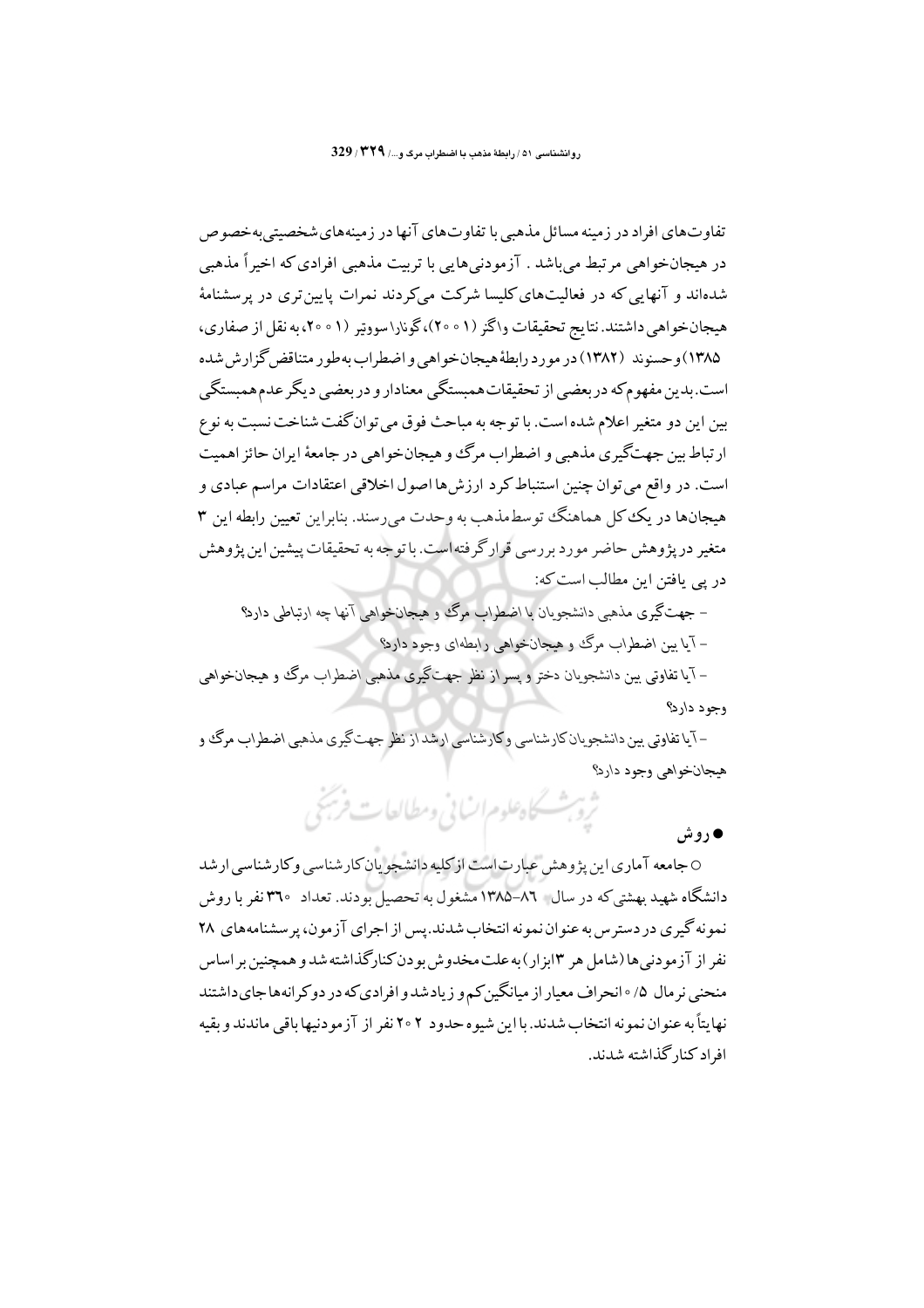• ان ار ها

۵۱. «مقیاس جهتگیری مذهبی آلیورت» `` ( ۱۹۵۰). بر مینای کوشش های نظری، آلیورت سعی در ساختن مقیاسی برای اندازه گیری جهتگیری مذهبی نمود. او به همین منظور یک مقیاس ۲۰گزینهای ساخت که ۱۱گزینه آن به جهتگیری مذهبی بیرونی و ۹گزینه آن به جهتگیری مذهبی درونی مربوط می شود. فگین<sup>''</sup> یک نسخه ۲۱سئوالی از مقیاس جهتگیری مذهبی ساخت که تمام گز پنههای آلبورت در آن انتخاب شده بودند و علاوه بر آن یک گز پنهٔ د یگر به آن افزود. در این بژوهش از نسخه ۲۱سئوالی استفاده شده است. طبق تحقیق آلبورت(به .<br>نقل از دوناهیو، ۱۹۸۵) همبستگی بین گزینههای جهتگیری مذهبی درونی باگزینههای جهتگیری مذهبی بیرونی ۱۲/ ∘بود. در این مقیاس گزینهها بر اساس مقیاس لیکرت تنظیم گردیدهاند. نمره گذاری برای سئوالات مقیاس جهتگیری مذهبی بیرونی بـدین صـورت م باشد: كاملاً مخالفم ١، تقريباً مخالفم ٢، تقريباً موافقم ٤، كاملاً موافقم ٥و سئوالات بي ياسخ ٣. برای سئوالات مقیاس جهتگیری مذهبی درونی نمرهگذاری بدین صـورت است:کـاملاً موافقيه١، تقريباً موافقيم٢، تقريباً مخالفيم ٣، كاملاً مخالفي ٥ و سئوالات بي ياسخ ٣.

اعتبار <sup>۱٬</sup> مقیاس توسط جان<sub>ن</sub>زرگی (۱۳۷۸) در یک گروه نمونه ۲۳۵ نفری از دانشجویان دانشگاههای تهران با اعتبار ۷۳۷/ ۰ براساس آلفای کرونباخ گزارش شده است. در یژوهش حاضر نیز اعتبار این مقیاس به روش آلفای کرونباخ محاسبه گردیدکه ضریب معادل ۱٪ ۰ ىدست آمد.

m×.«مقياس اضطراب مرگ»'` <sub>تعيلر</sub> ( ١٩٧٠).اين مقياس براي اضطراب مربوط به مرگ<sup>ي</sup> بو ده که بیشترین کاربرد را در نوع خود داشته است و متشکل از ۱۵ سئوال صحیح –غلط می باشد. دامنهٔ نمرات از صفر تا پانز ده است و نمرهٔ زیاد، معرف درجهٔ بالایی از اضطراب مرگ می باشد. در این پژوهش از فرم ۱۴ سئوالی مقیاس که توسط رجبی و بحرانی ( ۱۳۸۰) در ایران روی ۱۳۸ دانشجوی دورهٔ کارشناسی دانشگاه شهید چمران اهواز اجرا و هنجاریابی شده است استفاده گر دید. (سئوال ۱۴ آزمون اصلی رو<sub>ل</sub>ی<sup>°۱</sup> لازم را برایسنجش اضطراب مرگ در ایران نداشته است). تعیلر ( ۱۹۷۰) ضریب باز آزمایی مقیاس را ۸۳/ ∘بدست آوردهاست. در پژوهش رجبی و بحراني ( ١٣٨٠) ضريب تصنيف مقياس اضطراب مرگ ٦٢/ ∘ و ضريب آلفاي كرونباخ براي كل پرسشنامه معادل ۷۳/ ۰بدست آمد. در این پژوهش نیز اعتبار این مقیاس به روش آلفای کرونباخ معادل ٧٥/٥ بدست آمد.

m درمقیاس هیجا**نخواهی» کارداکرمن فرم ۵ (۱۹۷۹) این مقیاس ۴۰ ماده دارد که هر ماده**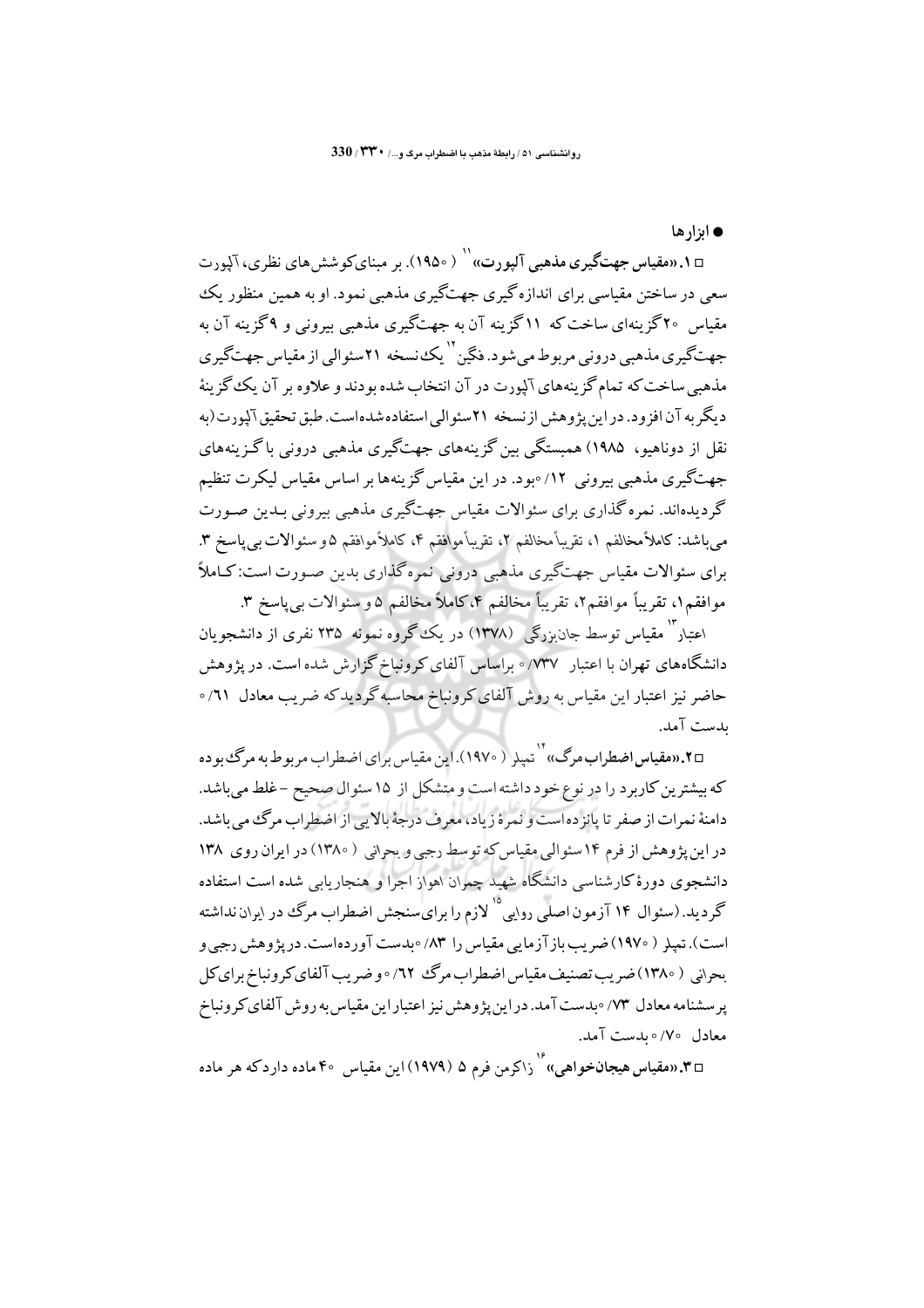دو پاسخ ممکن داردکه با یک عملکرد برای هیجانخواهی مرتبط هستند. این مقیاس دارای ۴ خرده مقیاس: «تهییجطلبی»، «تجربهطلبی»، «گریز از بازداری» و «ملال،پذیری» مــیباشد. دامـنهٔ نمرات از صفر تا ۴۰میباشدکه نمرات بالاتر به معنای هیجانخواهی بیشتر است. اعتبار درونی آن توسط زاکرمن (۱۹۷۹،به نقل ازگودرزی و شیرازی، ۱۳۸۴) در دامنه ۸۳/ ۰ تا ۸۲/ ۰ و اعتبار بازآزمایی آن ۹۴/۰ ذکر شدهاست. همچنین روایی این مقیاس هم مورد تأیید قرارگفتهاست. گودرزی و شیرازی (۱۳۸۴) نیز اعتبار آن رابااستفاده از روش آلفای کرونباخ برابر با ۸۴/ ∘ برای کل آزمودنی هاگزارش نمودهاند. اعتبار این آزمون در یژوهش حاضر با روش آلفای کرونباخ به ميزان ٧۴/٥ بدست آمده است.

0 طرح پژوهش حاضر از نوع همبستگی میباشد. به منظور بررسی ارتباط جهتگیری مذهبی با اضطراب مرگ و هیجانخواهی از ضریب همبستگی پیرسون استفاده شد. برای بررسی تفاوت دانشجویان دختر و پسر و دانشجویان کارشناسی و کارشناسی ارشد در این متغیرها از آزمون t مستقل استفاده گردید.

0 نحوۀ اجرا.ابتدا مقياسهاي مورد استفاده در پژوهش به دانشجو ياني كه از طريق نمونه گيري در دسترس انتخاب شده بودند به صورت گروهی داده شد.سیس توضیحات مقدماتی دربارهٔ مقياس هاو نحوهٔ تكميل و هدف از اجراي آزمون هابه آنها ارائه گر ديد. بعد از اتمام كار، پاسخ ها جمع آوري و بعد از حذف پاسخهاي ناقص،بقيۀ آنها نمره گذاري و براي تجزيه و تحليل نهايي توسط نرم افزار SPSS14 آماده گردید.

> ثرو شسكاه علوم انساني ومطالعات فريجي ● نتايج

بـرای بـررسی رابـطهٔ «جـهتگیری مـذهبی» (درونـی و بـیرونی) بـا «اضـطراب مـرگ، و «هیجانخواهی» (و مؤلفههای آن) از ضریب همبستگی پیرسون استفاده گردیدکه نتایج در حدولهای (، ۲ و ۳نشان داده شده است.

جدول ۱- میزان همبستگی جهتگیری مذهبی درونی با اضطراب مرگ و هیجانخواهی (مؤلفه گریز از بازداری)

| سطح معناداري               | فراواني | ضريب همبستگي | شاخصهای أماری<br>جهتگیری مذهبی درونی |
|----------------------------|---------|--------------|--------------------------------------|
| 0/00                       | 204     | $-0/709$     | اضطراب مرگ                           |
| $\circ$ / $\circ$ $\Delta$ | 204     | $-0/179$     | گریز از بازداری                      |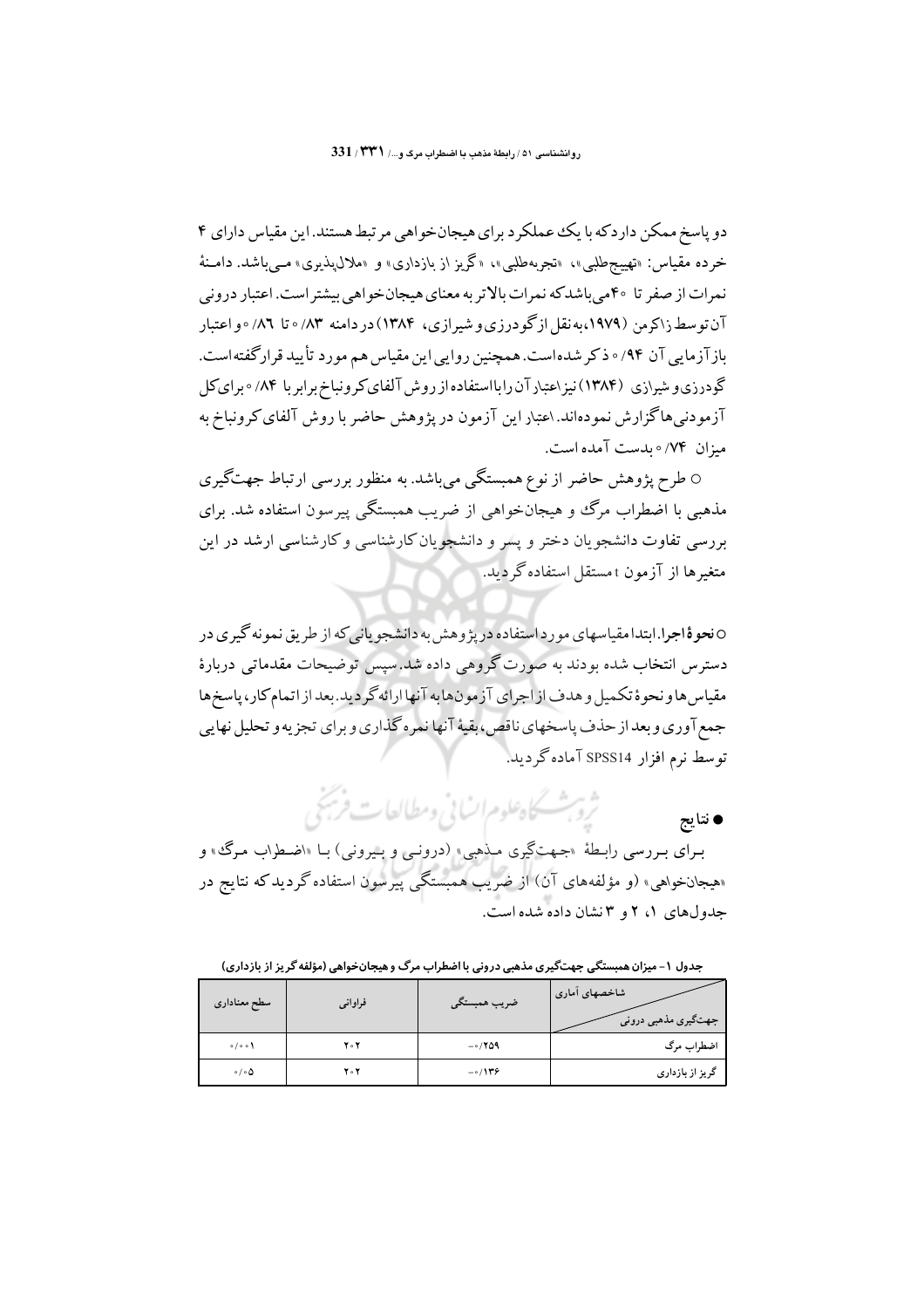اطلاعات مندرج در جدول ۱ حاکی از وجود رابطهٔ معنادار منفی بین <sub>"</sub>جهتگیری مذهبی دروني» با «اضطراب مرگ» و مؤلفهٔ «گريزازبازداري» مي باشد. ضريب بدست آمده براي اضطراب مرگ در سطح ۰/۰۱ معنادار میباشد. بدین مفهوم که هر چه نمرهٔ جهتگیری مذهبی درونی افزایش می یابد، میزان اضطراب مرگ وگریز از بازداری کاهش می یابد. رابطهٔ معناداری بین جهتگیری مذهبی و هیجانخواهی به طورکلی (و همچنین سایر مؤلفهها به جز گریز از باز داری) مشاهده نشد.

| سطح معناداري | فراواني     | ضريب همبستگي | شاخصهاي أماري<br>جهتگیری مذهبی درونی |
|--------------|-------------|--------------|--------------------------------------|
| $\sigma/TVT$ | $Y \circ Y$ | 0/90         | اضطراب مرگ                           |
| 0/00         | $Y \circ Y$ | $-0$ /۴۱0    | ميجانخواهي                           |
| 0/00         | $Y \circ Y$ | $-0/7V9$     | تجربه طلبي                           |
| 0/00         | ۲۰۲         | $-0$ /۴۵۸    | گریز از بازداری                      |
| 0/00         | ۲۰۲         | $-0/799$     | ملال پذیری                           |

جدول ۲- میزان همبستگی جهتگیری مذهبی بیرونی با اضطراب مرگ و هیجانخواهی و مؤلفههای آن

اطلاعات مندرج در جدول ٢ حاكي از وجود رابطهٔ منفي بين جهتگيري مذهبي بيروني با هیجانخواهی و مؤلفههای «تجربهطلبی»، «گریز از بازداری» و «ملال،پذیری» می باشد. ضرایب بدست آمده در سطح ۰/۰۱ معنادار میباشد. بدین مفهوم که با افزایش جهتگیری مذهبی بیرونی هیجانخواهی و مؤلفههای آن (تجربهطلبی،گریز از بازداری و ملال پذیری)کاهش می یابد. بین جهتگیری مذهبی بیرونی و اضطراب مرگ نیز رابطهٔ معناداری مشاهده نشد.

جدول ۳- میزان همبستگی اضطراب مرگ و هیجانخواهی

| سطح معناداري | فراوانى | ضريب همبستگي              | شاخصهای آماری |
|--------------|---------|---------------------------|---------------|
|              |         |                           | اضطراب مرگ    |
| 0/0V         | ۲۰۲     | $-\circ/\circ \mathbf{r}$ | هيجانخواهي    |

نتایج جدول ۳ حاک<sub>می</sub> از این مطلب است که بین «اضطراب مرگ» و «هیجانخواهی» رابطه معناداري وجو د ندار د.

جهت بررسي اين سئوالهاكه آيا بين دانشجو يان دختر و پسر و دانشجو يان كارشناسي و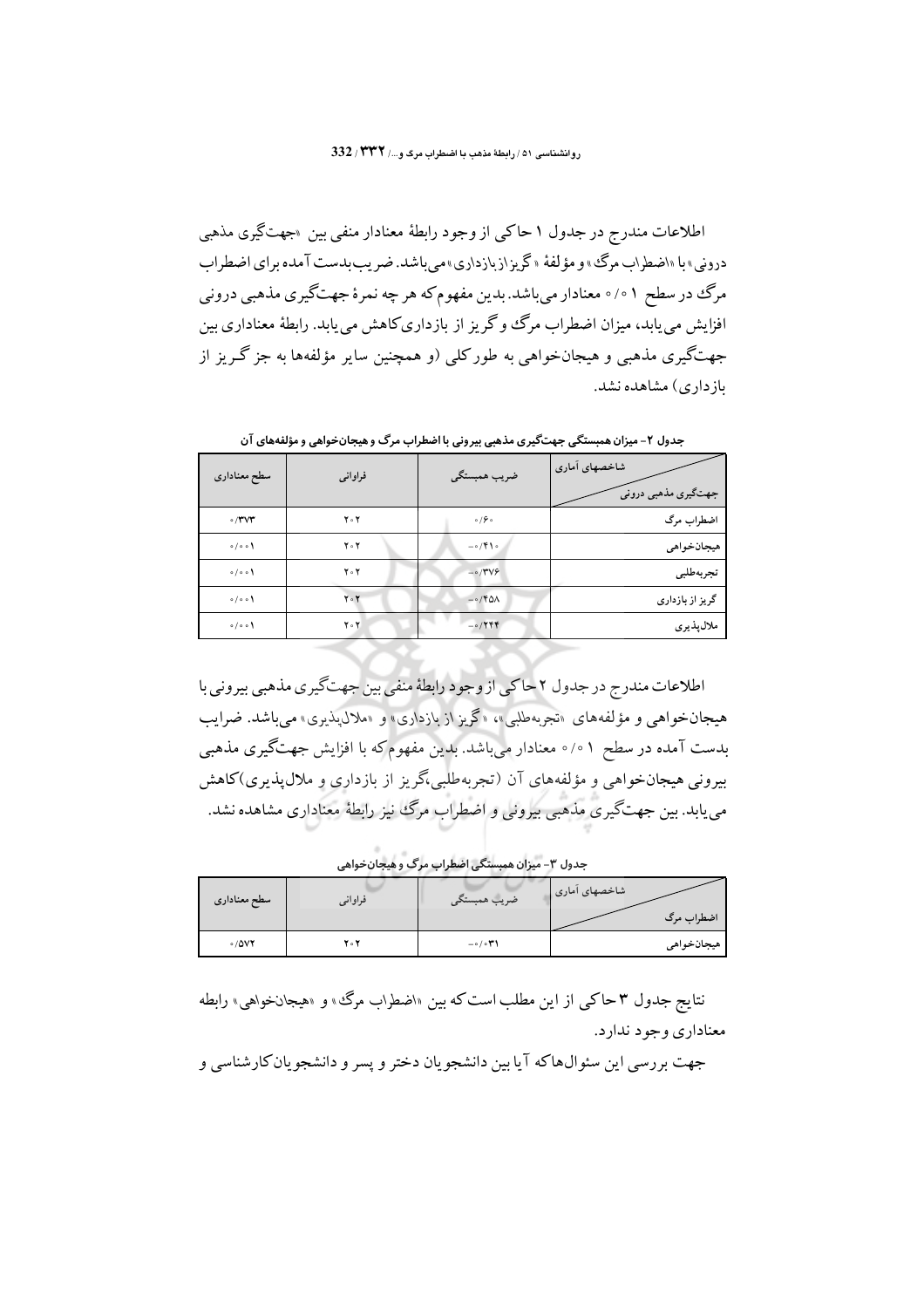### روانشناسی ٥١/ رابطة مذهب يا اضطراب مرى و.../ ٣٣٣/ 333

کار شناسی ار شد از نظر جهتگیر ی مذهبی اضطراب مرگ و هیجان خو اهی تفاو تی وجو د دار د؟ اطلاعات لازم جمع آوري و مورد تجزيه و تحليل قرارگرفتكه نتايج در جدولهاي ۴و ۲۵مده است.

جدول ۴- شاخصهای آماری و نتایج آزمون ً t مستقل برای مقایسه نمرات دو گروه از دانشجویان دختر و پسر در متغیرهای جهتگیری مذهبی اضطراب مرگ و هیجانخواهی

| سطح                   | ميزان                              | درجه            | تفاوت     |                                | دختر             |             |                 | پسر              |       | شِاخصهای اَماری |
|-----------------------|------------------------------------|-----------------|-----------|--------------------------------|------------------|-------------|-----------------|------------------|-------|-----------------|
| معناداري              | t                                  | آزادى           | ميانگينها | انحراف<br>معيار                | ميانگين<br>نمرات | تعداد       | انحراف<br>معيار | ميانگين<br>نمرات | تعداد | مؤلفهها         |
| 0/194                 | $-1/79V$                           | $Y \circ \circ$ | $-0.097$  | 0/1919                         | 19/0             | ۸۴          | 0/019           | 10/0A            | ۱۱۸   | جهتگیری درونی   |
| $\circ$ / $\vee \tau$ | 0/779                              | $Y \circ \circ$ | 0/074     | $\circ/\Delta$                 | <b>14/0V</b>     | ۸۴          | $\circ/\Delta$  | 15/11            | ۱۱۸   | جهتگیری بیرونی  |
| 0/00                  | $-\mathbf{r}/\mathbf{A}\mathbf{F}$ | $Y \circ \circ$ | $-1/7T$   | $\mathbf{r}' \cdot \mathbf{1}$ | $V/\circ f$      | $\Lambda$ ۴ | $Y/Y$ ۹         | $Q/M^*$          | ۱۱۸   | اضطراب مرگ      |
| $0/1$ V۳              | $1/\mathbf{r}$                     | $Y \circ \circ$ | 0/AF      | 0.09                           | 18/98            | $\Lambda^*$ | 0/90            | $1V/\Lambda$     | ۱۱۸   | هيجانخواهي      |
| 0/0.09                | $Y/Y$ ۹                            | ٢.۰             | 0/940     | $1/\nu q$                      | T/F1             | $\Lambda$ ۴ | Y/Y             | 4/040            | ۱۱۸   | گریز از بازداری |

با توجه به نتایج جدول ۴ تفاوت میانگین نـمرههای دخـتران و پسـران در مـتغیرهای جهتگیری مذهبی (درونی و بیرونی) و هیجان خواهی از نظر آماری معنادار نمی باشد. هرچند که تمایل پسران به طرف جهتگیری مذهبی بیرونی و هیجان خواهی بیشتر می باشد و دختران به جهتگیری درونی تمایل دارند. تفاوت میانگین نمرههای دختران و پسران در مـتغیرهای اضطراب مرگ و گریز از بازداری در سطح ۱ ۰/۰ معنادار می باشد. دختران دارای اضطراب مرگ بیشتری نسبت به پسران می باشند ولی پسران گریز از بازداری بالاتری نسبت به دختران ثروبت كاهلوم انساني ومطالعات فربحي دار ند.

جدول ۵- شاخصهای آماری و نتایج آزمون t مستقل برای مقایسه نمرات دو گروه از دانشجویان کارشناسی

| -<br>$\cdots$<br>.<br>$\tilde{}$<br>- - - -<br>.<br>~ |                                    |                 |                                  |                 |                  |       |                 |                         |       |                 |
|-------------------------------------------------------|------------------------------------|-----------------|----------------------------------|-----------------|------------------|-------|-----------------|-------------------------|-------|-----------------|
| سطح                                                   | ميزان                              | درجه            | تفاوت                            |                 | دختر             |       |                 | پسر                     |       | شِاخصهای أماری  |
| معنادارى                                              | t                                  | آزادى           | ميانگينها                        | انحراف<br>معيار | ميانگين<br>نمرات | تعداد | انحراف<br>معيار | ميانگين<br>نمرات        | تعداد | مؤلفهها         |
| 0/99                                                  | 0/VIA                              | $Y \circ \circ$ | $0/04\Lambda$                    | $\circ/\Delta$  | 10/7             | ۹۴    | 0/49            | 10/V                    | ۰۸ (  | جهتگیری درونی   |
| $\circ$ /۳۲                                           | $\circ/4\Lambda$                   | ٢.,             | 0/099                            | 0/49            | 177              | ۹۴    | $\circ/\Delta$  | ۱۵                      | ۰۸ (  | جهتگیری بیرونی  |
| 0/11                                                  | $-1/49$                            | ٢.,             | $- \circ / \mathfrak{F} \Lambda$ | ٣               | ۶۱۶              | ۹۴    | Y/9             | 9/1                     | ١٠٨   | اضطراب مرگ      |
| 0/0.07                                                | $-\tau$                            | ٢.۰             | $-1/\Lambda\Delta$               | 0/79            | <b>IA/YV</b>     | ۹۴    | $\Delta/V$      | 19/0                    | ١٠٨   | هيجانخواهي      |
| $\circ$ / $\circ$ of                                  | $-\mathbf{Y}/\mathbf{A}\mathbf{Y}$ | ٢.۰             | $-\circ/\Delta\Lambda$           | 1/Af            | $Y \circ Y$      | ۹۴    | $1/\gamma$ ۹    | $\mathbf{r}/\mathbf{r}$ | ۰۸ (  | گریز از بازداری |

و کارشناسی ارشد در متغیرهای جهتگیری مذهبی اضطراب مرگ و هیجانخواهی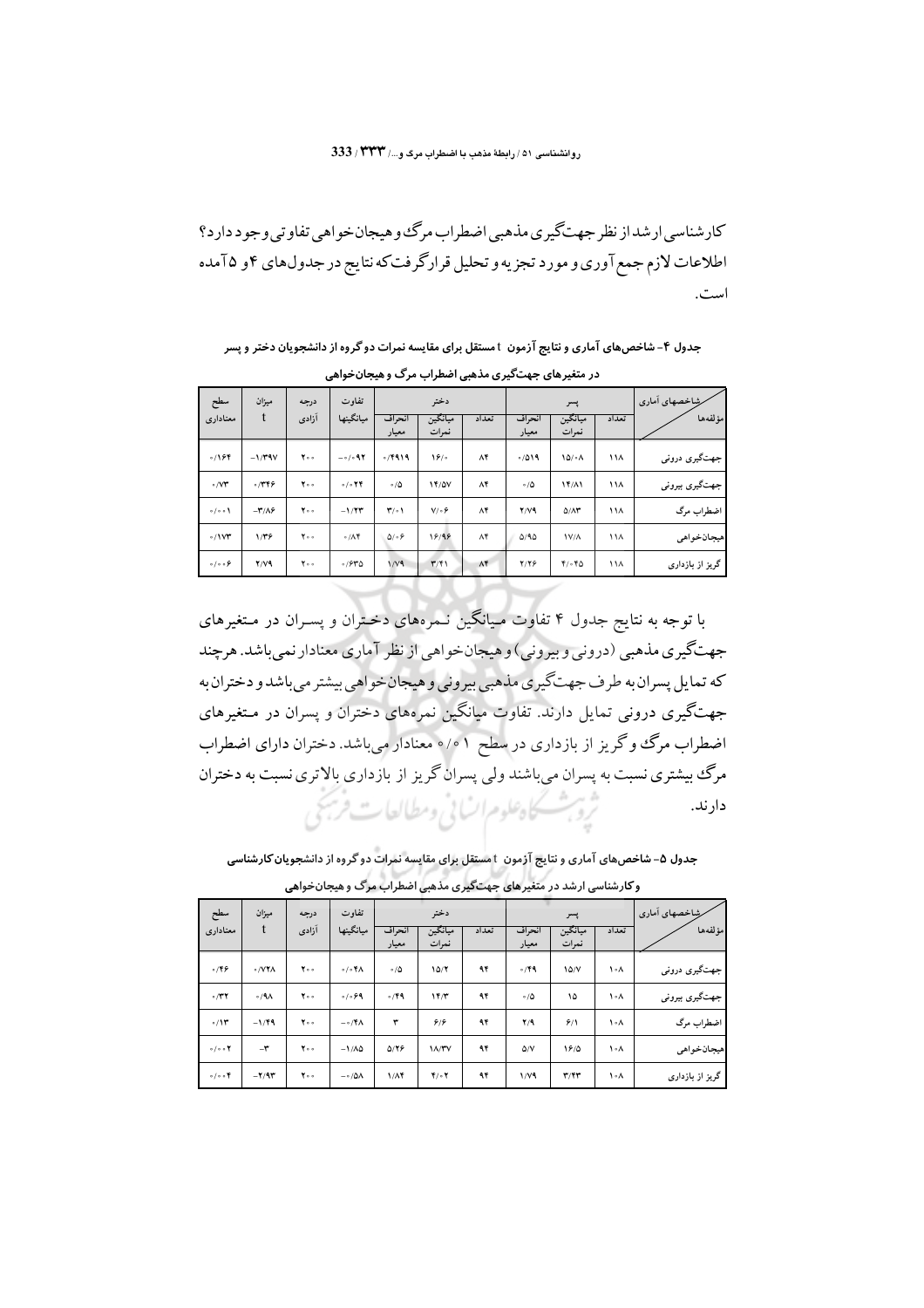بررسی نتایج جدول ۵ نشان میردهدکه تفاوت میانگین نمرههای دوگروه دانشجویان کارشناسی وکارشناسی ارشد در متغیرهای جهتگیری مذهبی درونی و بیرونی و اضطراب مرگ معنادار نمی باشد هرچند که دانشجو یان کارشناسی ارشد دارای نمره جهتگیری درونی بیشتری می باشند و دانشجویان کارشناسی نـمره اضـطراب مـرگ ببالاتری دارنـد. نـمرات دانشجو يان كارشناسي در هيجانخواهي و مؤلفه تجربهطلبي بالاتر از دانشجو يان كارشناسي ارشد می باشد (در سطح ۰/۰۱).

# ● بحث و نتیجه گیر ی

0 هدف اصلي پژوهش حاضر تبيين رابطهٔ جهتگيري مذهبي (دروني و بيروني) با اضطراب مرگ و هیجانخواهی به منظورکسب دیدگاهی جدید در مورد تأثیر مذهب بر بعضی از عوامل مؤثر در زندگي افراد مي باشد. در مورد رابطهٔ جـهتگيري مـذهبي بـا اضـطراب مـرگ و هیجانخو اهی نتایج، حاکی از رابطهٔ معناداریین جهتگیری مذهبی با متغیر های دیگر می باشد که با تحقیقات وینک و اسکات (۵۰۰۵)، روکاس (۵۰۰۵)،ساروقلو و همکاران (۴۰۰۴)، آردلت (۲۰۰۳)،روف و همکاران (۲۰۰۲)،بومسماو همکاران (۱۹۹۹)، بهرام احسان (۱۳۸۱)، پیرشک و همکاران ( ۱۳۸۰)،مختاري و همکاران ( ۱۳۸۰)، گلهدار و ساکې ( ۱۳۸۰)، يارک و همکاران ( ۱۹۹۰) و زاکرمن و لب ( ۱۹۸۰) همسو می باشد. هرچه نمرهٔ افراد به طرف جهتگیری مذهبی دروني تمايل بيشتري مي بابد اضطراب مرگ آنهاكاهش مي بابد. همچنين براساس نتايج بدست آمده هرچه میزان جهتگیری مذهبی بیرونی نیز افزایش می یابد هیجانخواهی و مؤلفههای تجربهطلبی،گریز از بازداری و ملال¢ندیری نیزکاهش مییابد. بنابراین میتوان پذیرفت که جهتگیری مذهبی درونی نقش مؤثر تری در تعدیل اضطراب مرگ داشته باشد. از سوی دیگر جهتگیری مذهبی بیرونی با هیجانِخواهی رابطهٔ منفی نشان داده است. مک اینتاش، سیلور و ورتمن (۱۹۹۳) بیان میکنندکه افراد مذهبی دارای روان بنههای مذهبی هستندکه می تواند به آنها در پردازش شناختی مرگ کمک کند. بنابراین می توان چنین استنباط کرد که این روان بنهها ارزيابي ما را از فلسفهٔ زندگي و مرگ تحت تأثير قرار مي دهد و حتى مي تواند اضطراب هاي ناشی از اندیشیدن به مرگ و هیجان خواهی را مهار نماید. بنابراین این روان بنههامی توانند هم بر ارزیابی ما از رویدادها و هم بر شیوههای رویارویی ما با رویدادها و حتی بر چگونگی وقوع رویدادها اثر داشته باشند و افراد مذهبی دارای جهتگیری درونی دارای روان بنههایی می باشند که نحوهٔ ارز مایی آنها را از رو مدادهای تنبدگی زا تحت تأثیر قرار می دهد به طوری که این افراد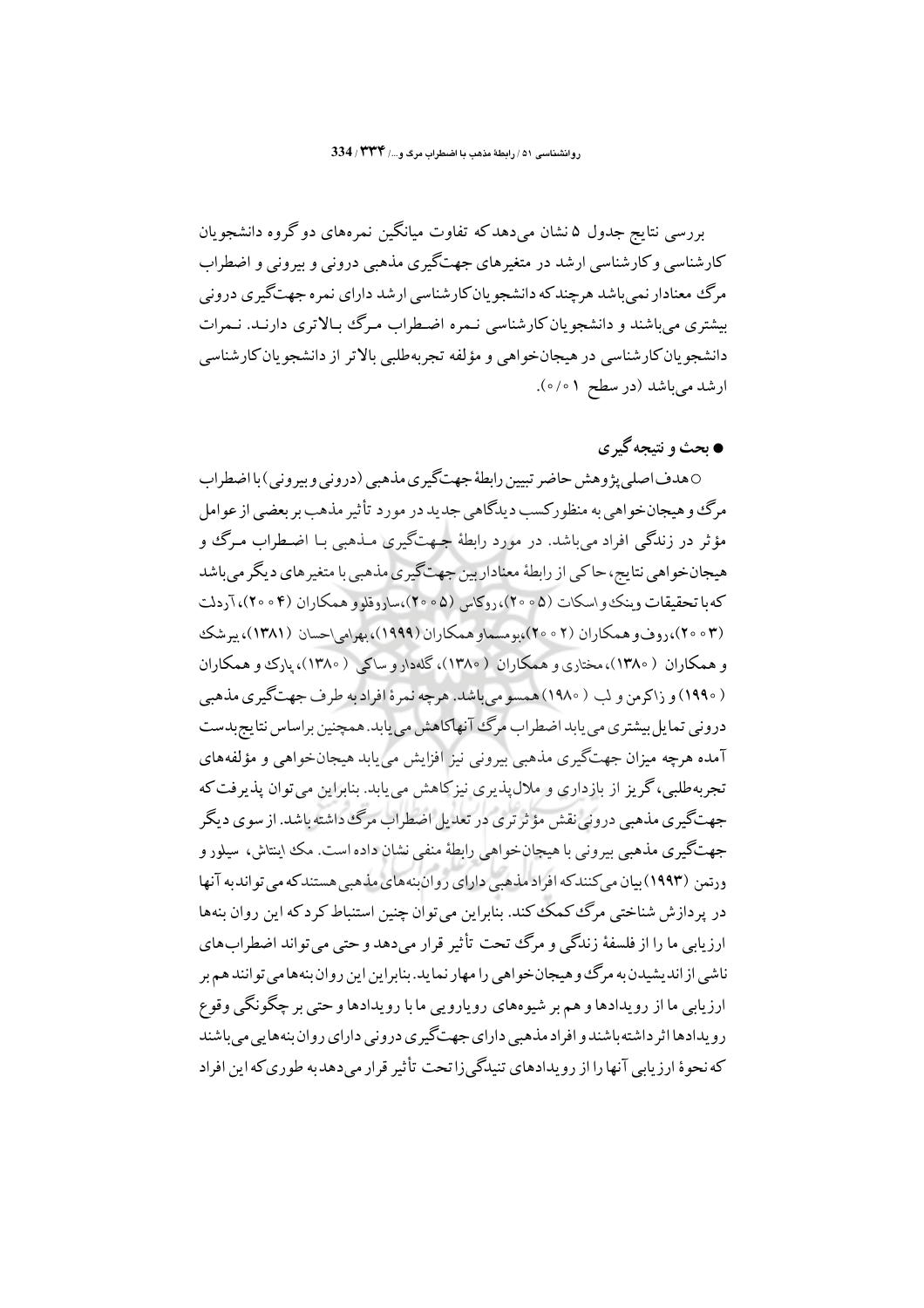رویدادها راکمتر تنش(ا تلقی کرده و در نتیجه اضطراب مرگ کمتری دارند. از جهت دیگر مذهب نیز به آنها اطمینان و آرامشی عطا می کندکه بتوانند در بر ابر مسائل شکیبایی پیشه کنند. اما افرادی که جهتگیری مذهبی بیرونی دارند نیز بر اساس یافتههای این پژوهش با استفاده از مذهب توانستهاند بر هيجانخواهي شان غلبه كنند. مي توان ايـنگونه تـوجيه كـرد كـه چـون هیجانخواهی یک سازهٔ شخصیتی است و در افراد مذهبی نیز شخصیت با مذهب یکی می شود لذا ارتباط جهتگيري مذهبي بيروني با هيجانخواهي قابل توجيه مي باشد.

0 تفاوت «پسران و دختران» در جهتگیری مذهبی (درونی و بیرونی) معنادار نمیباشد یعنی این متغیر تحت تأثیر عامل جنس قرار نمی گیر د.این یافته بانتایج بعضبی از پژوهش هایی که در این زمینه انجام شدهاند همخوانی دارد (از قبیل ایگان و همکاران، ۳ ۰ ° ۲: میر هاشمیان، ۱۳۷۸؛ و لویس و مالتبی، ۱۹۹۵) و با بعضی از پژوهش های دیگر ناهماهنگ است (از قبیل لونتال ۱٬ همکاران، ۲ ۰ ° ۲۰؛فرارو ``، ۰ ° ۰ °؛بتي–هالاهمي ``، ۱۹۹۷؛فرانسيس ``، ۱۹۹۷، ۱۹۹۲؛دوناهيو، ۱۹۹۵؛ براون ``، ۱۹۸۷به نقل از محمدي و مهرابي زاده هنرمند، ۱۳۸۵؛ خدايناهي و خوانين زاده، ۱۳۷۹).بعضی از محققان معتقدند که تفاوتهای دوجنس در نگرش های مذهبی ممکن است به مذهب خاص مورد مطالعه مربوط باشد.به طور مثال لونتال و همکاران ( ٢٥٥٠) در يژوهشي که روي چهار دين «مسيحيت»، «هندويسم»، «يهود» و «اسلام» انجام دادند، تفاوت زنان و مردان در نگرش مذهبی را فقط در پیروان دین مسیح یافتند. محققانی که از نظر نگرش دینی تفاوت معناداری بین دوجنس بدست نیاوردهاند اعتقاد دارند که این تفاوت مختص فرهنگ های غربی است و در فرهنگ ما به دلایلی از جمله نفوذ بسیار زیاد وگستردهٔ مذهب در همهٔ اعصار و دورانها این تفاوت مشاهده نمی شود (محمدی و مهرابی زاده هنرمند، ۱۳۸۵). البته نکتهای که در اینجا باید مورد توجه قرارگیرد این است که پژوهش هایی که تفاوت بین دوجنس را بیان کردهاند بالاتر بودن نگرش مذهبی درجنس مؤنث در آنهاگزارش شده است نه ضرور تأبیشتر بودن رفتارهای حاکی از دینداری. مسئله دیگر بافت اجتماعی نمونههای مورد مطالعه است. ۔<br>تفاوت در نگر ش دپنی بین دو جنس می تواند در طبقات اقتصاد اجتماعی مختلف با شرایط دىگە متفاوت پاشد.

0 اما در «اضطراب مرگ» تفاوت پسران و دختران معنادار بوده است و دختران اضطراب مرگ بیشتری داشتهاند. مطابق با این یافته، فیروزی (۱۳۸۵) در پژوهشی پیرامون ترس۵ا و اضطراب های رایج دانشجو یان دانشگاه به این نتیجه دست یافت که عمدهٔ محتوای ترس های دورهٔ دانشجو یی مربوط به عامل مرگ و خطر است و شدت و شیوع ترس و اضطراب در دخترها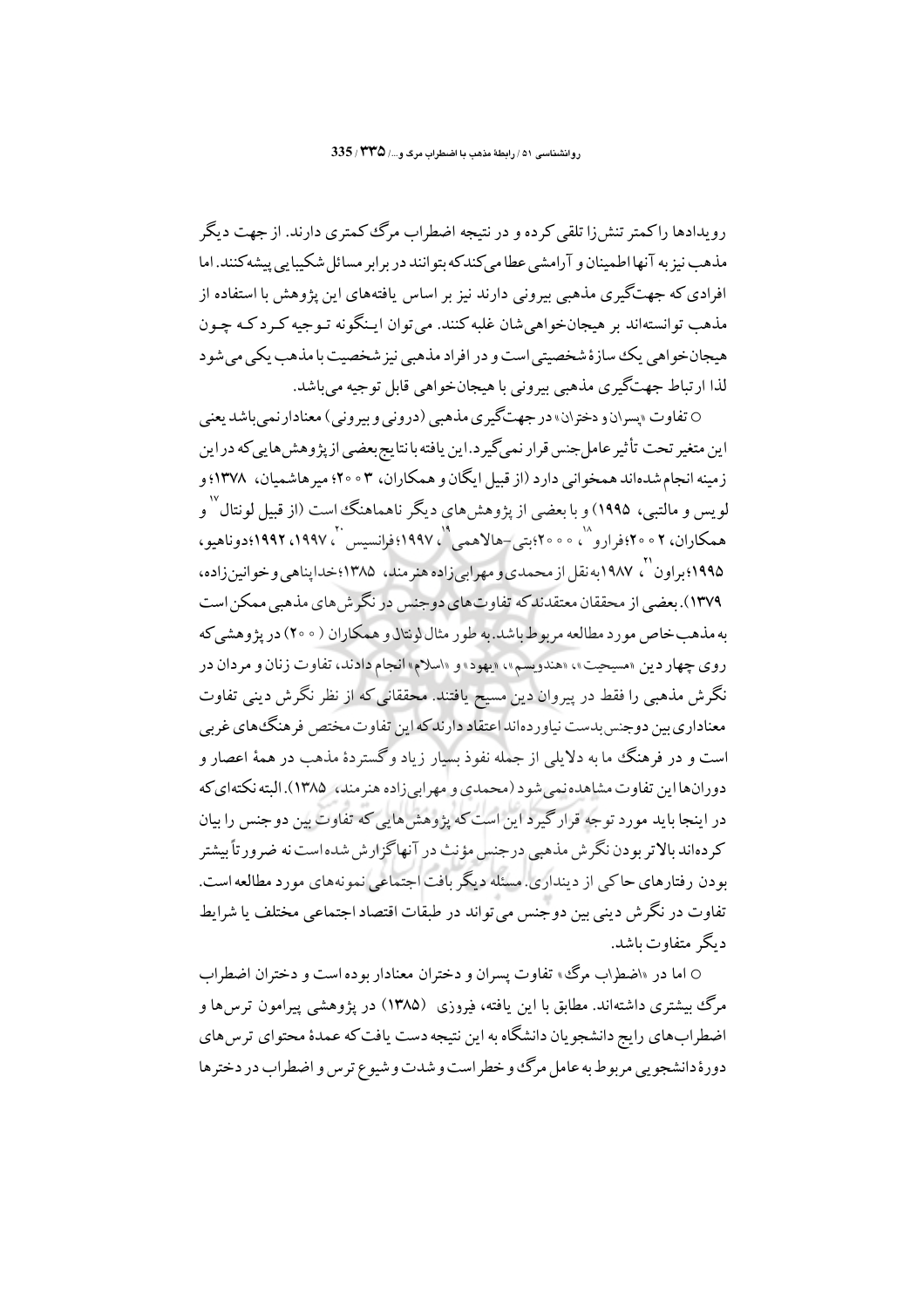به طور معناداری بالاتر از پسرهااست. بررسی بیشتر این نتیجه در پژوهش پیرس و کرک پاتریک (۱۹۹۲) نیز نشان می دهد که مردان به علت خصوصیات جنسی مردانه، بیشتر از زن ها با اضطراب ها یشان برخورد میکنند و در نتیجه اضطراب های کمتری نسبت به زن ها دارند. اما در مورد زنها بامبر (۱۹۷۴) به دو مطلب اشاره میکند: یکی این که ممکن است زنها در بیان احساسات، اضطرابها و ترس هايشان واقعي تر عمل كنند چون آنها همانند مردها در مقابل بياناحساسات وعو اطف در معرض فشار هاي اجتماعي خيلي قوي قرار نهي گير ندو ديگري اين احتمال كه از لحاظ عاطفي نسبت به مر دها نااستو ار تر و تحريك پذير تر هستند و بنابراين با درجهٔ بیشتری از مردها به مسائل اضطراب برانگیز و نام اشیاء ترس(اواکنش نشان میدهند. مطابق با مباحث فو ق، اضطراب مرگ بیشتر در دختران نسبت به پسران نیز قابل تو جیه می باشد. هر چند که کمستاک و پارتیج (۱۹۷۲) در تحقیقی طولی که در طی هشت سال و بر روی پنجاه هزار فرد بالغ انجام دادند، اضطراب و ترس از مرگ را در میان زنانی که به طور مرتب در مراسم مذهبی شرکت مرکے دند کمتر دیدند.

0 پسران در متغیر «هیجانخواهی» نمرهٔ بالا تری از دختران دارند، هر چند که تفاوت نمرهٔ آنها از نظر آماری معنادار نیست اما در مؤلفهٔ «گریز از بازداری»، تفاوت معنادار مشاهده می شود و پسران گریز از بازداری بیشتری نسبت به دختران داشتهاند. این مسئله را می توان با توجه به .<br>تفاوتهای زیستی مردان و زنان توجه نمود. همانگونه که قبلاً اشاره شد، هیجانخواهی به معناي نياز به هيجانات و تجارب متغير و پيچيده و ميل به اكتساب خطرات جسمي و اجتماعي برای این چنین تجربهای است. با توجه به نقش های سنتی که در جامعه ما برای مردان و زنان تعریف شده است، انتظار می رودکه خطرپذیری و تمایل بـه تـجارب مـتغیر و پـیچیده و موقعیتهای دارای ابهام در مردان بیشتر از زنان باشد. تمایل پسران به افزایش برپایی از طریق تجربههای هیجانانگیز و تحریک دائمی مغزی و عدم تمایل به کارهای تکراری و عادی بیشتر از دختراناست. دختران تحریک مغزی کمتر را ترجیح می دهند و کارهای عادی رانسبتاً خوب تحمل می کنند. یژوهش های کجباف،نشاط دوست و خالویی (۱۳۸۴)،عطاری و همکاران (۱۳۸۳) و ذاكر من (١٩٧٩) نيز مطالب فو ق را تأييد مي نما يند.اين يژ وهش ها تأييد مي كنندكه تفاوت سطح هیجانخواهبی در افراد بـدان جـهت است کـه آنـها رگـهٔ هـیجانخواهـی را مـانند رگـهٔ برونگرايي-درونگرايي به ارث مي برند.گرچه زاكرمن (١٩٧٩) نيز احتمال مي دهدكه مبناي ژنتیک هیجانخواهی به وراثت رگههای زیستی وابسته باشد، ولی سطوح غلظت ناقل های دویامین و نورایی نفرین را برای بروز هیجانخواهی با اهمیت تلقی می کرد.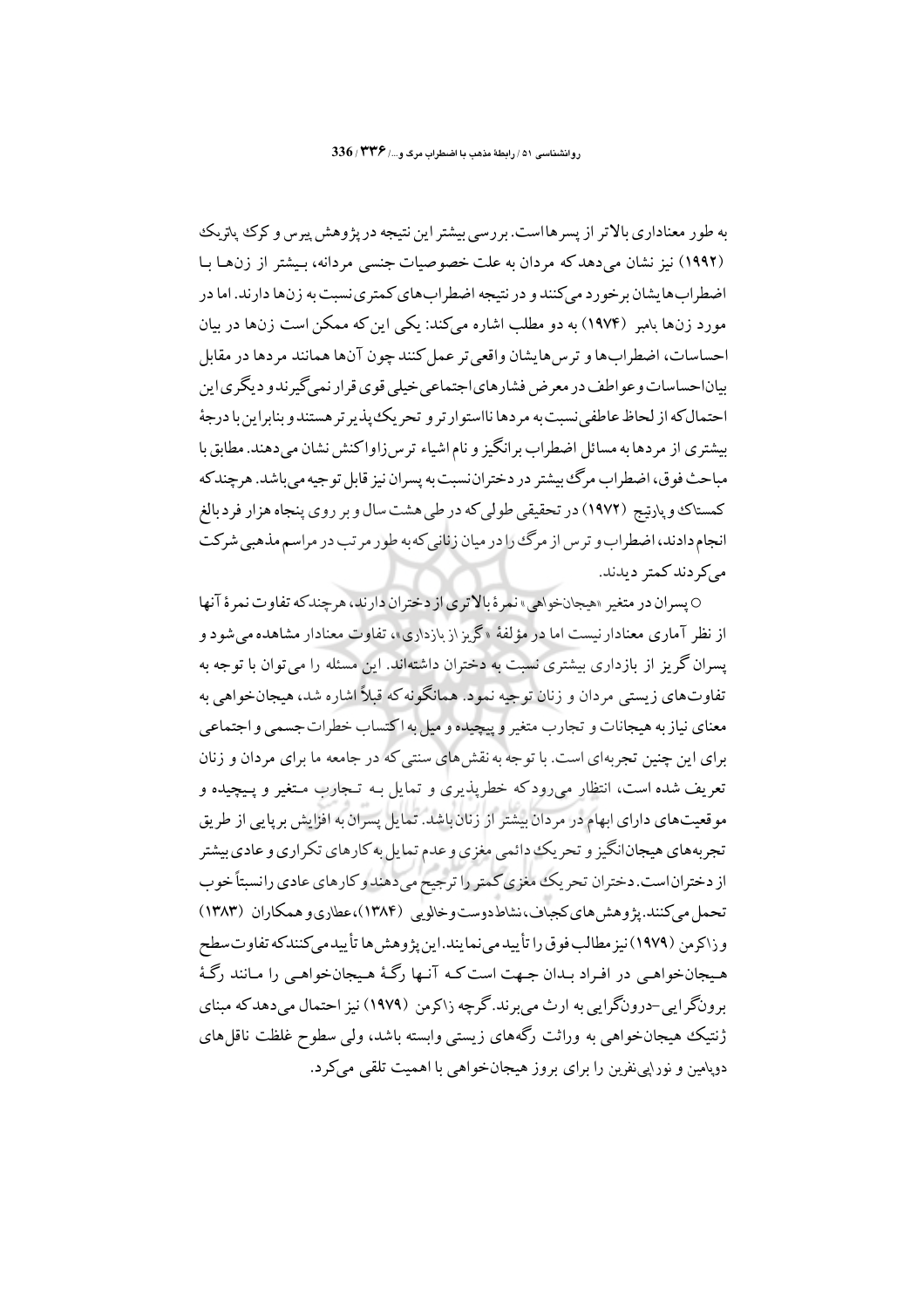0 سایر نتایج حاصل از این بر رسی بیانگر آناست که جهتگیری مذهبی و اضطراب مرگ دانشجو یان کارشناسی و کارشناسی ارشد، باهم تفاوت معنادار ندارد. با توجه به این که جامعهٔ ایران یک جامعهٔ مذهبی است و افراد از همان ابتدای کودکی با محیطهای مذهبی در ارتباط هستند و قسـمت اعـظم جـهتگیری مـذهبی آن۱مـا در خـانواده، مـحیطهای اجـتماعی و موقعیتهایی که مسائل مذهبی را ترویج میکنند (مثل مسجد، رسانهها، مدرسه، مناسبتهای مذهبی مختلف و...)ساخت می یابد. بنابراین انتظار میرودکه نوع جهتگیری مذهبی افراد نیز در طی دوران از کودکی تا نوجوانی شکل بگیرد و با توجه به اینکه مذهب به عـنوان یک ایدئولوژی، نگرشها و باورهای فرد را در مورد امور و مسائل تحت تأثیر قرار میدهد و حتی مسند مهارگذاری درونی و بیرونی آنها را مشخص می نماید، تقریباً به صورت یک سـازهٔ شخصیتی در می آیدکه کمتر تحت تأثیر مکانها و محیطهای آموزشی و علمی بعدی قرار میگیرد. بنابراین عدم تفاوت جهتگیری مذهبی درونی و بیرونی دانشجویان دورههـای کارشناسی وکارشناسی ارشد و به تبع آن عدم تفاوت میزان اضطراب مرگ آنها نیز می تواند ناشی از همین امر باشد و در نتیجه می توان پذیرفت که تغییر در سطوح تحصیلی تفاوتی در نوع جهتگيري مذهبي افراد به وجود نمي آورد و اکثريت افراد، همان رويکر د مذهبي شکل يافته در طي زندگي راكماكان حفظ خواهند كرد.

0 «هيجانخواهي» دانشجويان دورهٔكارشناسي به طور معناداري بالاتر از دانشجويان دورهٔ کارشناسی ارشد می باشد، بررسی های انجام شده براساس پژوهش های کجباف و همکاران (١٣٨٤)، يلوفي (١٩٨٦) و زاكرمن (١٩٧٩)نشان مي دهدكه دورة تحصيلي شايد متغير مؤثر در میزان هیجان خواهی نباشد،بلکه افزایش سن افراد می تواند یکی از عوامل مهم تغییر در امتیازات کلبی هیجانخواهی به شمار آید. براساس پژوهش زاکرمن (۱۹۷۹) بیشترین کاهش میانگین امتیازات برای زنان بین ۳۰ تا ۵۰سال و برای مردان در سنین ۴۰ تا ۲۰سال رخ می دهد،که این يافته با نتايج پژوهش پلوڼي (١٩٨٦) مېنې براينكه سطح هيجانخواهي در هر دوجنس با افزايش سن تا دههٔ ششم عمرکاهش می پابد هماهنگی دارد. بنابراین جنس و سن را می توان دو متغیر قوی به شمار آوردکه بر «هیجانخواهی» و مؤلفههای «گریز از بازداری» و «تجربهطلبی» تأثیر مے گذارند.

0 در جمع بندي نهايي از تحليل ها مي توانگفت:كه «جهتگيري مذهبي دروني» براي افراد، «اضطراب مرگِ »کمتر و «گريزازبازداري»کمتر رابه ارمغان مي آورد و تسليم خالصانه و حقيقي به مذهب، ماعث می شو د که فر د در مذهش زندگی کند و خدا را فقط به خاطر خو دش دوست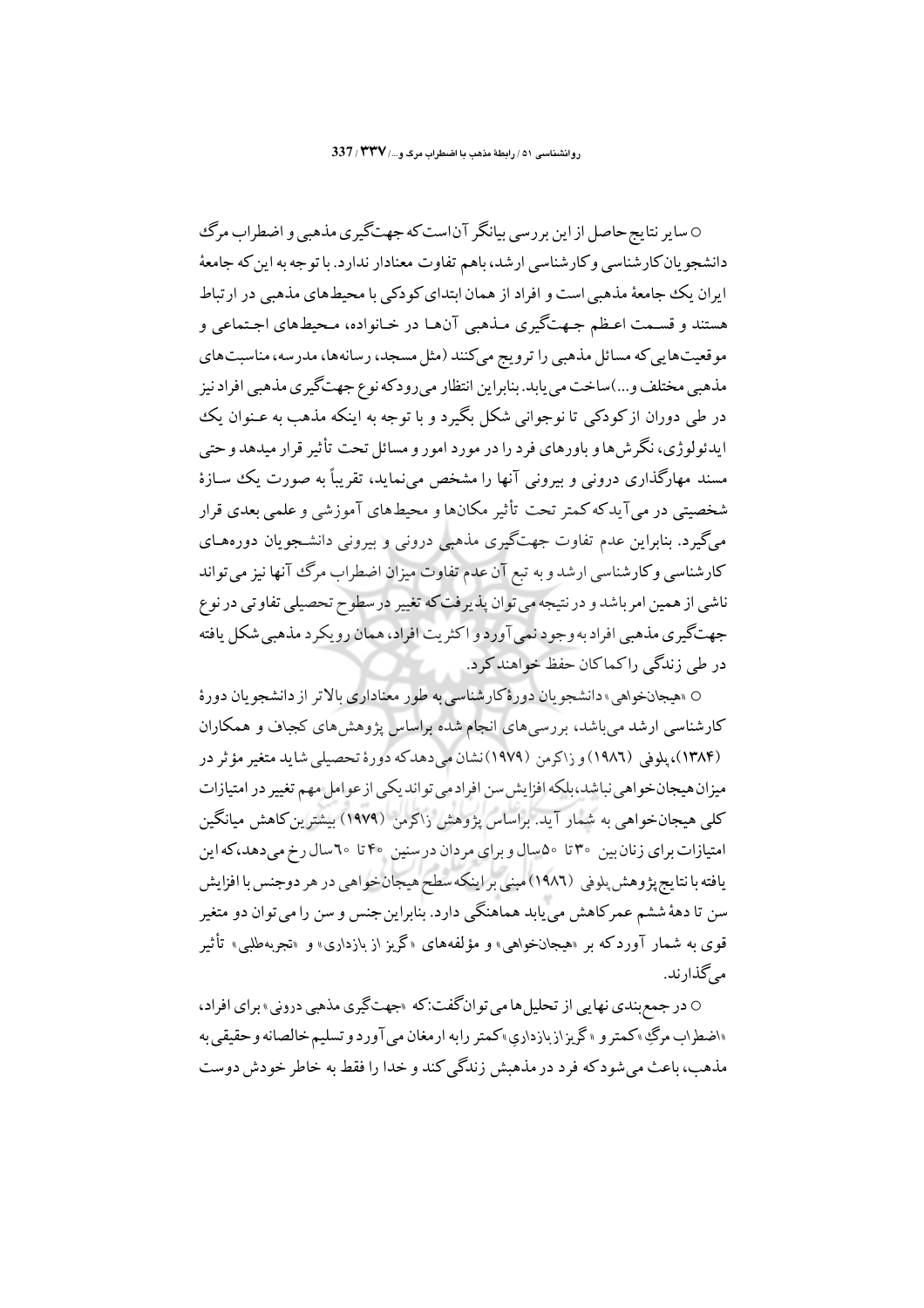بدارد و این بودن همیشگی با خداوند، آرامش را برای او به همراه داشته باشد. جهتگیری مذهبي ٻيروني نيز توانسته قدرت غلبه بر هيجان خواهي رابه افراد عطا نمايد. جهتڱيري مذهبي افراد تحت تأثير «جنس» قرار نمي گير د و مذهب تو انسته براي هر دوجنس، مزايا و محاسني داشته باشد. دورههای متفاوت تحصیلی نتوانسته است تغییری در رویکرد مذهبی افراد به وجود آورد و جهتگیری مذهبی ای که به صورت یک سازهٔ شخصیتی از کودکی تا دورهٔ جوانی در افراد شکل گر فته، پاثبات باقبے ماندہاست. میزان هیجان خو اهی نیز می تو اند متأثر از تفاوت سنے افراد باشد نه تفاوت دو د ۀ تحصيلي . هرجه بر ميزان «سن» افراد افزو ده مر شو د از ميزان هيجان خواهير آنهاکاسته مےگر دد.

 $\circ$ 

 $\circ$ 

 $\circ$ 

بادداشتها

| 1- Frankl, L. V. E.                | 2- gens selfish                  |
|------------------------------------|----------------------------------|
| 3- Allport, G. W.                  | 4- Donahue, M. J.                |
| 5- Kierkegard, S. A.               | 6- May, R.                       |
| 7- Tilich, P.                      | 8- death anxiety                 |
| 9- condemnation anxiety            | 10- sensation seeking            |
| 11- Allports Religious Orientation | 12- Feagin, J. R.                |
| 13- relaiability                   | 14- Death Anxiety Scale(DAS)     |
| 15- validity                       | 16- Sensation Seeking Scale(SSS) |
| 17- Loewenthal, K.M.               | 18- Ferraro, K. F.               |
| 19- Beti-Hallahme, B.              | 20- Francis, L. J.               |
|                                    |                                  |

21- Brown, L. B.

-بشارت،محمد علی.( ۱۳۸۰).مقایسهٔ مِشخصههای تهییج طلبی،خودپیروی و جامعه گرایی دانشجویان ورزشکار و غیر ورزشکار. مجله علوم روانشناختی، دوره اول، شمارهٔ ۱، صص ۲۲–۲۹ - بهرامی احسان، هادی. ( ۱۳۸۱). رابطه بین جهتگیری مذهبی، اضطراب و حرمت خود. مجلهٔ روانشناسی، ۲۴ صص ٣٣٦-٣٣٧.

ثرو بثسكاه علوم انساني ومطالعات فريج

-بیرشک، بهروز.؛ بخشانی، نورمحمد.؛ بیانزاده، سیداکبر.؛ و آذربایجانی، طیبه. (١٣٨٠). بررسی نقش مذهب در <sub>.</sub><br>تجربه و رتبهبندی استرسرهای زندگی افسردگی و اضطراب. چکیده مقالات اولین همایش بین|لمللی دین در بهداشت روان، تهران. –تيليش، پل. (١٣٦٦). شجاعت بودن، ترجمه مراد فرهادپور. تهران: انتشارات علمي و فرهنگي. – جان بزرگی، مسعود. ( ۱۳۷۸). بررسی اثربخشی رواندرمانگری با و بدون جهتگیری مذهبی (اسلامی) بر مهار اضطراب و تنبدگی.

رساله دکتری، دانشگاه ترست مدرس تهران.

منابع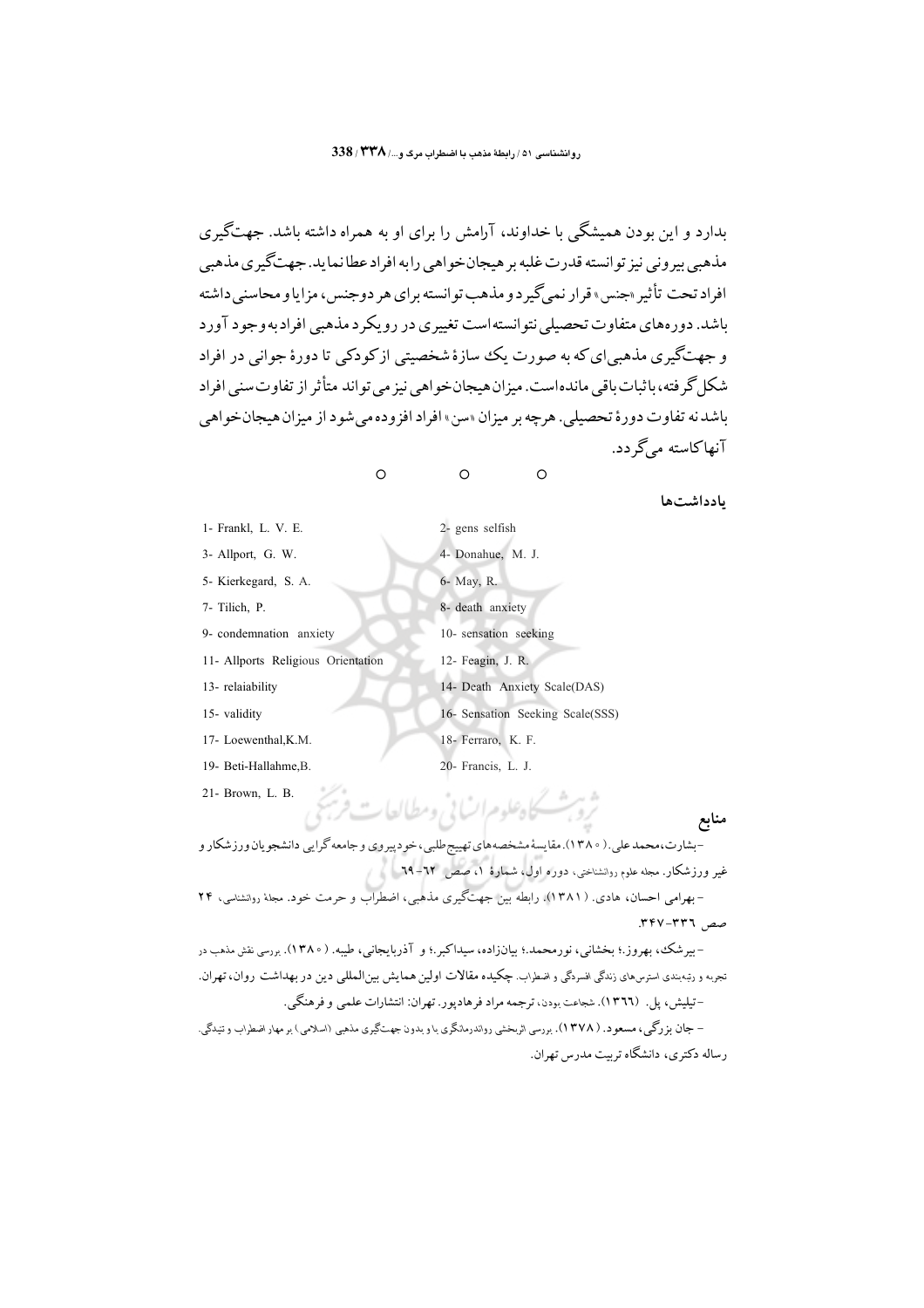– حسنوند، مهراب. (۱۳۸۲). بررسی رابطه بین مؤلفههای هیجانخواهی و اضطراب در دانشجویان دوره کارشناسی دانشگاه شهید بهشتی. پایاننامه کارشناسی ارشد روان شناسی عمومی دانشکده علوم تربیتی و روان شناسی دانشگاه شهید بهشتی تهران. – حیدری، اسفندیار.؛ خلیلمی شرفه، فاطمه. ( ۱۳۸۵). ارزشها و شخصیت (با تأکید ویژه روی رابطه مذهب با ارزشهدا و شخصیت). تحقیق منتشر نشده. دانشکده علوم تربیتی و روان شناسی دانشگاه شهید بهشتی.

- خداپناهی، محمدکریم.؛ خوانینزاده سریزدی،مرجان. ( ۱۳۷۹). بررسی نقش ساخت شخصیت در جهتگیری مذهبی دانشجویان. مجله روانشناسی ۱۴، صص ۱۸۵–۲۰۴.

– رجبی، غلامرضا.؛ بحرانی، محمود. (١٣٨٠). تحلیل عاملی سئوالهای مقیاس اضطراب مرگ، مجله روانشناسی ۲۰، سال پنجم، شماره ۴، صص ۳۳۱–۳۴۴.

- ريو ، جان مارشال. ( ١٣٨٢). انگيزش و هيجان. ترجمه يحيى سيد محمدي. تهران: نشر ويرايش.

– صفاری، راحله. ( ۱۳۸۵). مقایسه سطح هیجانخواهی و افسردگی نوجوانان دختر ساکن مراکز شبانه روزی با نوجوانان دختر غیر شبانه٫وزی. پایانiامه کارشناسی ارشد روان شناسی عمومی، دانشکده علوم تربیتی و روان شناسی دانشگاه شهید بهشتی تهران.

– عطاري، يوسفعلي.؛ نيسي، عبدالكاظم.؛ يوسفي، ناصر.؛ نبوي حـصار، جـميله. (١٣٨٣). مـقايسهٔ سـرسختي روانشناختی، هیجان خواهی و سنخ شخصیتی الف غیرسمی و سمی در بین مردان و زنان مبتلا به سرطان و افراد عادی مراجعه کننده به مراکز مشاوره و رواندرمانی شهر اهواز .مجله علوم تربیتی و روانشناسی دانشگاه شهید چمران اهواز، دوره سوم، سال یازدهم، شمارههای ۱ و ۲ صص ۱۰۱۰-۱۰۱

– علمي یور،احمد. (۱۳۸۴). ارتباط جهتگیري هاي مذهبي باحرمت خود و شاد زيستي. مجه علوم روانشناختي، دورهٔ چهارم، ١٦، صص ٣٢٣-٣٣٧

– فیروزی، محمدرضا. ( ۱۳۸۵). بررسی ترس های رایج، شدت و شیوع آن در میان دانشجویان دانشگاه یاسوج. مجموعه مقالات سومین سمینار سراسری بهداشت روانی دانشجویان، ۳ و ۴ خرداد ۸۵، تهران.

-کجباف،محمدباقر .؛نشاط دوست، حمیدطاهر .؛ خالوئی،قاسم. (۱۳۸۴).بر رسی رابطهٔ بین هیجان خواهی ومیزان رضایت زناشویی دو ماهنامه علمی پژوهشی دنشور رفتار، دانشگاه شاهد، سال دوازدهم، شماره ۱۰، صص ۷۸–۲۹. -گلهدار،نسرین.؛ ساکپی، ماندانا. ( ۱۳۸۰). تأثیر آوای قرآن برکاهش اضطراب پیش از آزمون دانشجویان. چکیده .<br>مقالات اولین همایش بین المللی نقش دین در بهداشت روان، ت<u>هران</u>.

–گودرزی، محمد علی.؛ شیرازی، ملیحه. (۱۳۸۴). بررسی رابطه بین تحریک جویی و رفتار رانندگی پرخطر. مجله روانشناسی ۳۳، سال نهم، شماره ۱، صص ۳۴−۰۵

–محمدپور، احمدرضا. ( ۱۳۸۵). وکتور فر کمل بنیانگذار معنادرمانی. تهران:نشر دانژه.

-محمدي، سيد داوود.؛مهرابيزاده هنرمند، مهناز. ( ۱۳۸۵). ارتباط نگرش مذهبي با مكان كنترل و نقش جنسيت. پژوهشهای روان شناختی، دورهٔ ۹، شماره ۳ و ۴، صص ۵٦–۴۷.

-مختاری، عباس ؛اللهپاری، عباسعلی ؛ رسولزاده طباطبایی،کاظم. ( ۱۳۸۰). رابطهٔ جهتگیریهای مذهبی بامیزان تنبیلگی. مجله روانشناسی ۱۷، صص ۵٦–۲۷.

– میرهاشمیان، حمیرا. (۱۳۷۸). تأثیر اعتقادات مذهبی در شکلگیری مکان کنترل و نیمرخ روانی دانشجویان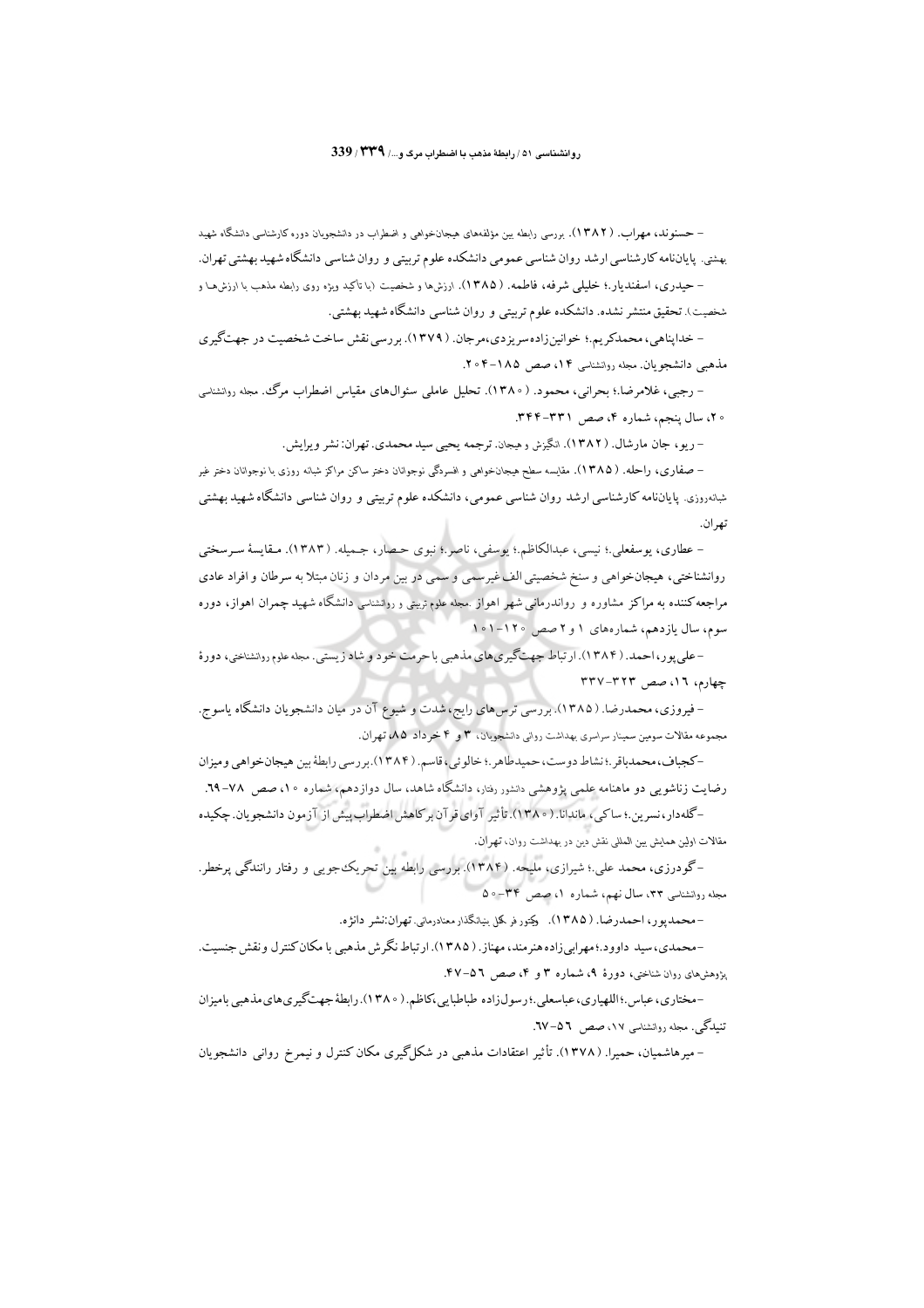دانشگاههای تهران. فصل نامه دانشگاه آزاد اسلامی.

- American Psychiatry Association. (2000). Diagnostic and Statistical Manual of Mental Disorder: Forth Edition, Text Revision. Washington, DC: Author.
- Ardelt, M. (2003). Effects of religion and purpose in life on elders subjective well-bieng an attitudes toward death. Journal of Religious Gerontology, 14(4), 55-65.
- Bamber, J. H. (1974). The fear of adolescents. Journal of Genetic Psychology, 125, 127-140.
- Boomsma, D. I.; Geus, E.; Ball, G. V.; & Koopmans, J. R. (1999). A religious upbringing reduces the influence of genetic factors on disinhibition: Evidence for interaction between genotype and environment on personality. Twin Research , 2, 115-125.
- Comstock, G. W.; & Partidge, K. B. (1972). Church attendance and health. Journal of Chronic Diseases, 25, 665-672.
- Donahue, M. J. (1985). Intrinsic and extrinsic religiousness: Review and metaanalysis. Journal of Personality and Social Psychology.48.
- Duriez, B.; Soennes, B.; & Beyers, W. (2004). Pesonality, identity styles, and religiosity: An integrative study among late adolescents in Flanders (Belgium). Journal of Personality, 72 (5), 877-883.
- Egan, E.; Kroll, J.; Carey, K.; Johnson, M.; & Erickson, P. (2003). Eysenck Personality Scales and religiosity in a US outpatient sample. Personality and Individual Differences, 37, 1023-1031.
- Ghorbani, N.; Watson, P. J.; Framar Gharamaleki, A.; Morrise, R. J.; & Hood, Jr. R. W. (2000). Muslim attitudes toward Religion Scale: Factors, validity and complexity of relationships with mental health in Iran. Mental Health, Religion & Culture. 3 (2), 125-132.
- Herek, G. M. (1987). Religious orientation and prejudice: A comparision of racial sexal attitudes. Personality and Social Psychology Bulletin, 13(1), 34-44.
- Huntely, C.; & Peeters, T. (2005). Religious beliefs and personality. April 30, 2006, from Http: www.ethesis.net/paranormal-contence.htm-33k.
- Lewis, C. A.; & Maltby, J. (1995). Religious attitude and practice: The relationship with obsessionality. Personality and Individual Differences, 19, 105-108.
- McIntash, D. N.; Sillver, R. C.; & Wortman, C. B. (1993). Religious role in adjustment to a negative life event: Coping with the lost of a child. Journal for the Scientific Study of Religion,  $30.$
- Park, C.; Cohen, L. M.; & Herb, L. (1990). Intrinsic religiousness and religious coping as life stress